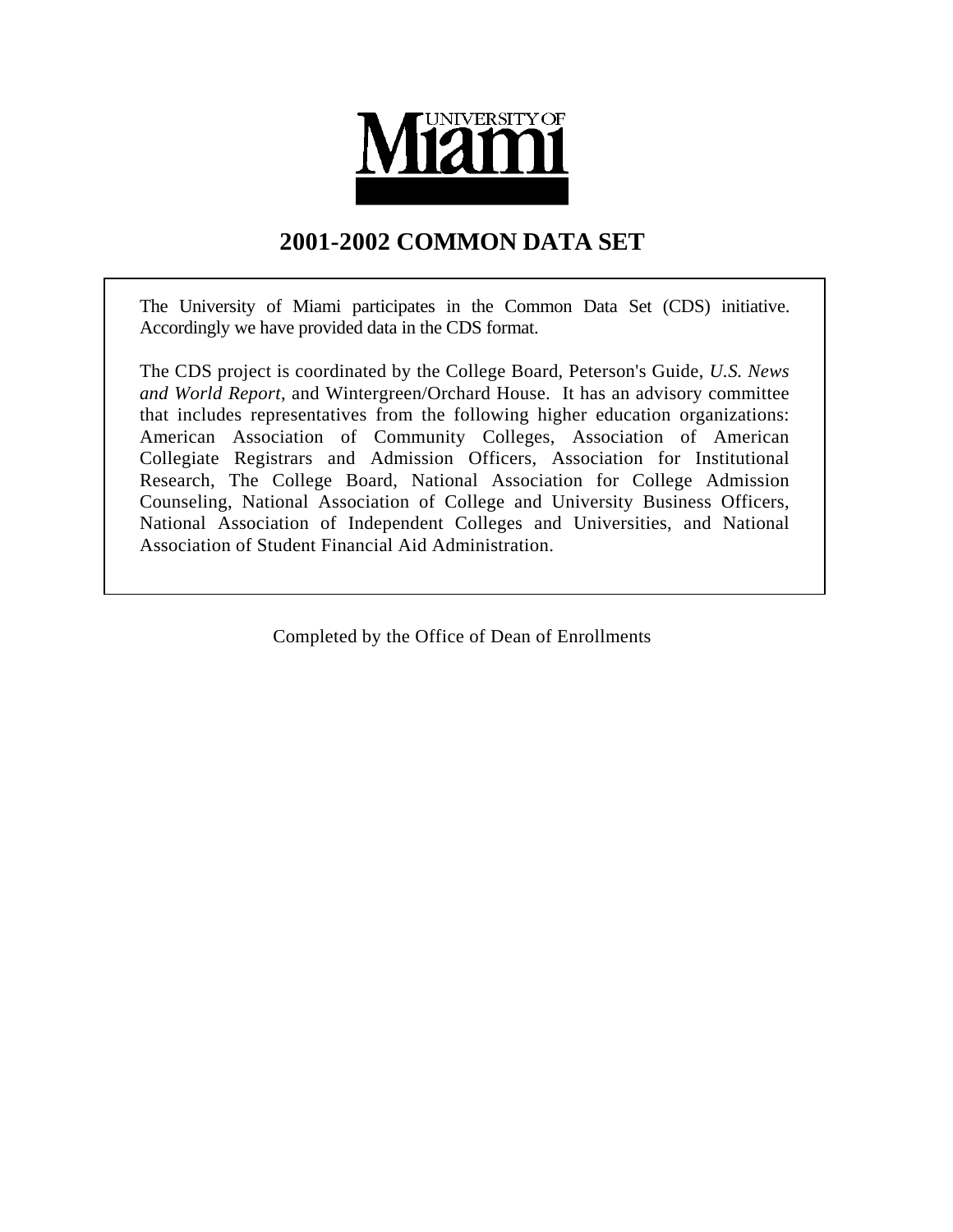## **TABLE OF CONTENTS**

| A. GENERAL INFORMATION                         | 1              |
|------------------------------------------------|----------------|
| <b>B. ENROLLMENT AND PERSISTENCE</b>           | $\overline{2}$ |
| C. FIRST-TIME, FIRST-YEAR (FRESHMAN) ADMISSION | 6              |
| D. TRANSFER ADMISSION                          | 13             |
| E. ACADEMIC OFFERINGS AND POLICIES             | 15             |
| <b>F. STUDENT LIFE</b>                         | 16             |
| <b>G. ANNUAL EXPENSES</b>                      | 17             |
| H. FINANCIAL AID                               | 19             |
| I. INSTRUCTIONAL FACULTY AND CLASS SIZE        | 24             |
| J. DEGREES CONFERRED                           | 26             |
| <b>DEFINITIONS</b>                             | 27             |
| <b>FINANCIAL AID DEFINITIONS</b>               | 36             |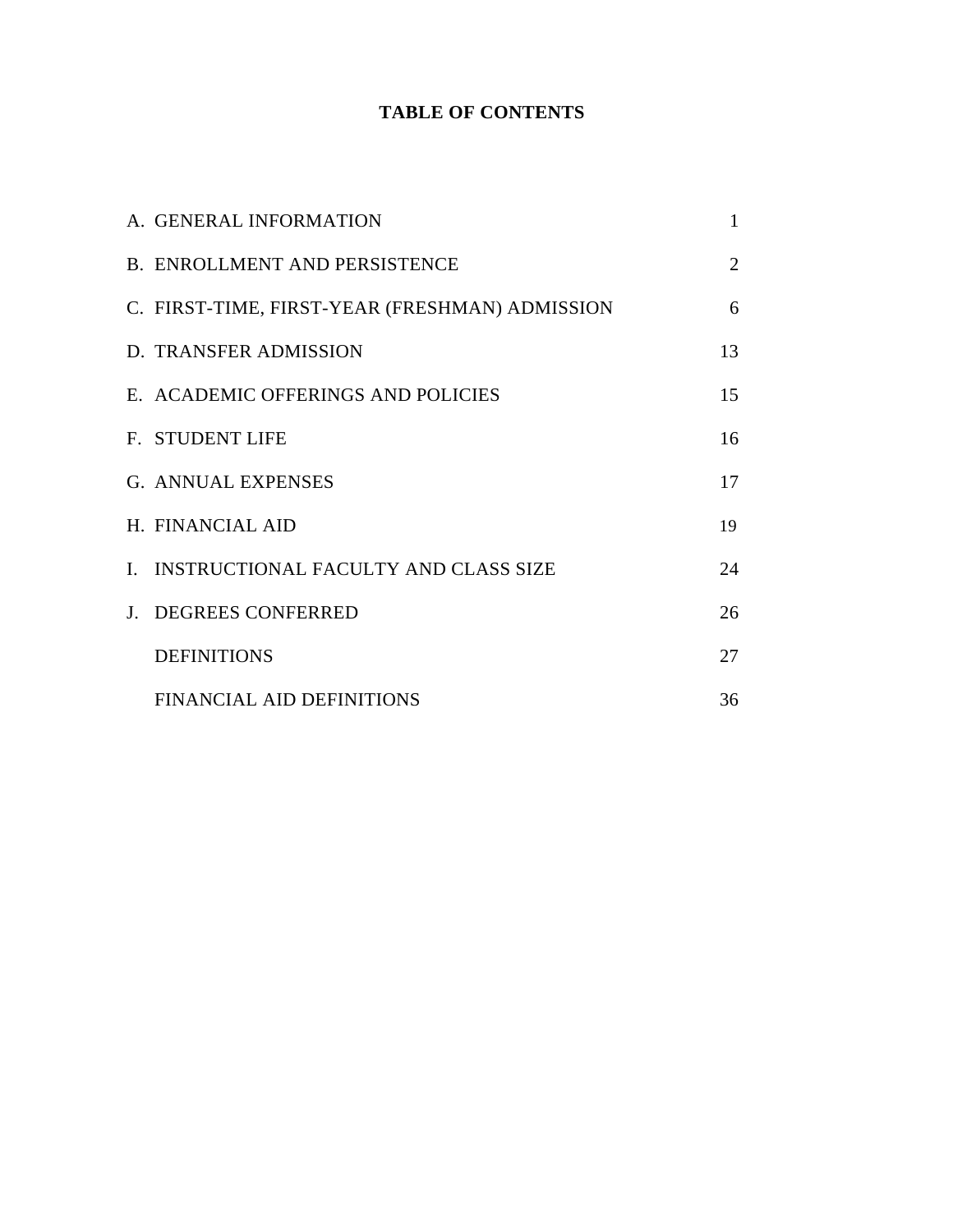## **A. GENERAL INFORMATION**

#### **A1. Address Information**

Name of College or University: University of Miami Mailing Address, City/State/Zip/Country: Coral Gables, Florida 33124. Street Address (if different), City/State/Zip/Country: Main phone: (305) 284-2211 WWW Home Page Address: www.miami.edu Admissions Phone Number: (305) 284-4323 Admissions Toll-free Number: Not Available Admissions Office Mailing Address: Office of Admission, University of Miami (City/State/Zip/Country) P.O. Box 248025, Coral Gables, Florida 33124-4616. Admissions Fax number: (305) 284-2507 Admissions E-mail Address: admission@miami.edu Is there a separate URL application site on the Internet? Yes If so, please specify: www.miami.edu/apply

#### **A2. Source of institutional control** *(check one only)*

| Public              |
|---------------------|
| $\boxtimes$ Private |
|                     |

| Proprietary

## **A3. Classify your undergraduate institution:**

(nonprofit)



college

Men's college

Women's college

#### **A4. Academic year calendar**

 $\bowtie$  Semester 14-1-4

Other (describe):

Quarter and Continuous Trimester  $\Box$  Differs by program (describe):

### **A5. Degrees offered by your institution**

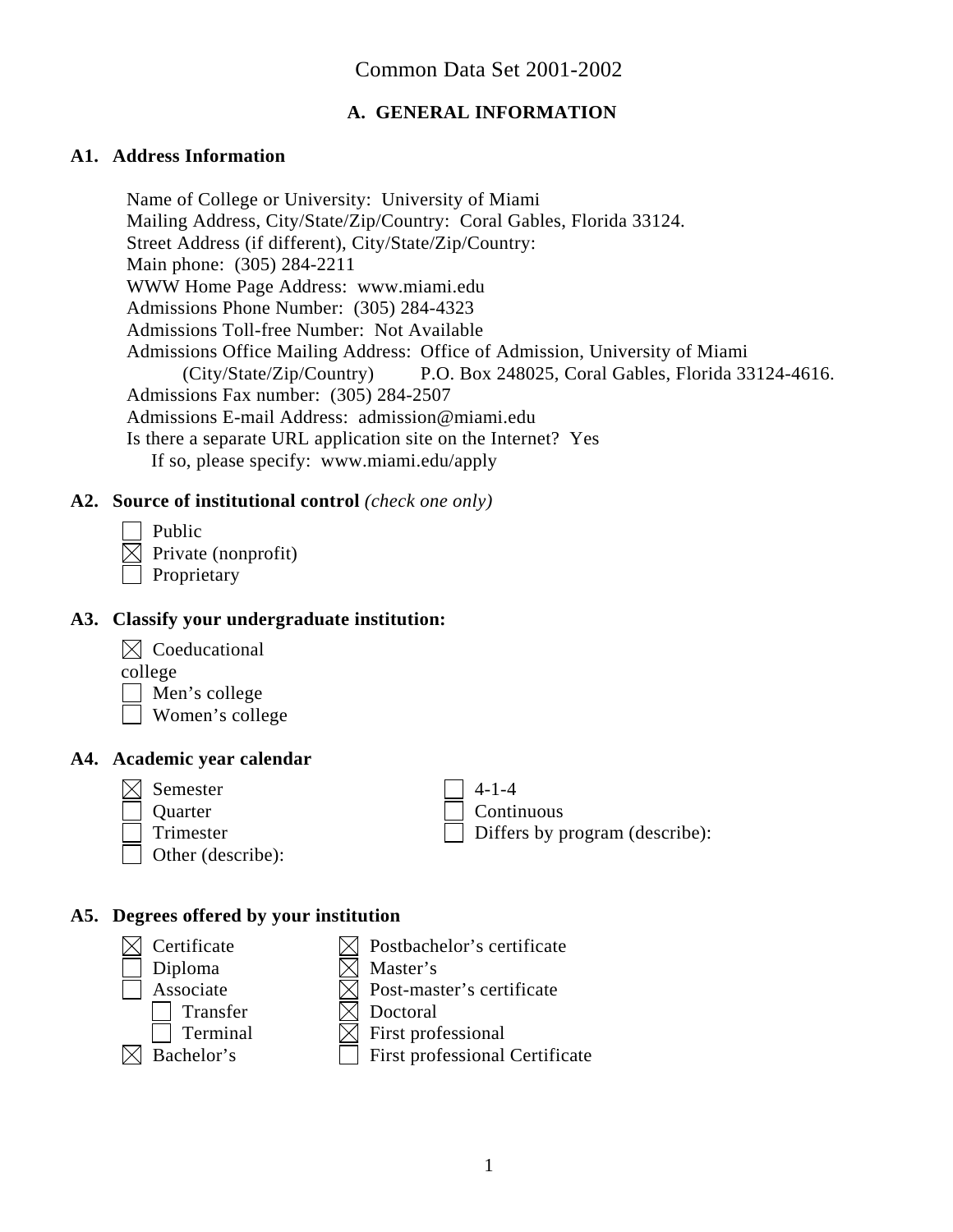## **B. ENROLLMENT AND PERSISTENCE**

**B1. Institutional Enrollment—Men and Women** Provide numbers of students for each of the following categories as of the institution's official fall reporting date or as of October 15, 2001.

|                                                        | <b>FULL-TIME</b> |       | <b>PART-TIME</b> |       |
|--------------------------------------------------------|------------------|-------|------------------|-------|
|                                                        | Men              | Women | Men              | Women |
| <b>Undergraduates</b>                                  |                  |       |                  |       |
| Degree-seeking, first-time<br>freshmen                 | 875              | 1,278 | 5                | 6     |
| Other first-year, degree-<br>seeking                   | 222              | 239   | 13               | 33    |
| All other degree-seeking                               | 2,676            | 3,227 | 149              | 297   |
| Total degree-seeking                                   | 3,773            | 4,744 | 167              | 336   |
| All other undergraduates<br>enrolled in credit courses | 45               | 56    | 84               | 154   |
| Total undergraduates                                   | 3,818            | 4,800 | 251              | 490   |
| <b>First-professional</b>                              |                  |       |                  |       |
| First-time, first-<br>professional students            | 302              | 307   | 13               | 20    |
| All other first-<br>professionals                      | 607              | 551   | 23               | 11    |
| Total first-professional                               | 909              | 858   | 36               | 31    |
| <b>Graduate</b>                                        |                  |       |                  |       |
| Degree-seeking, first-time                             | 337              | 325   | 30               | 96    |
| All other degree-seeking                               | 945              | 882   | 148              | 276   |
| All other graduates<br>enrolled in credit courses      | $\overline{7}$   | 6     | 70               | 121   |
| Total graduate                                         | 1,289            | 1,213 | 248              | 493   |
| Total all undergraduates:                              |                  |       |                  | 9,359 |

Total all graduate and professional students: 5,077 5,077

GRAND TOTAL ALL STUDENTS: 14,436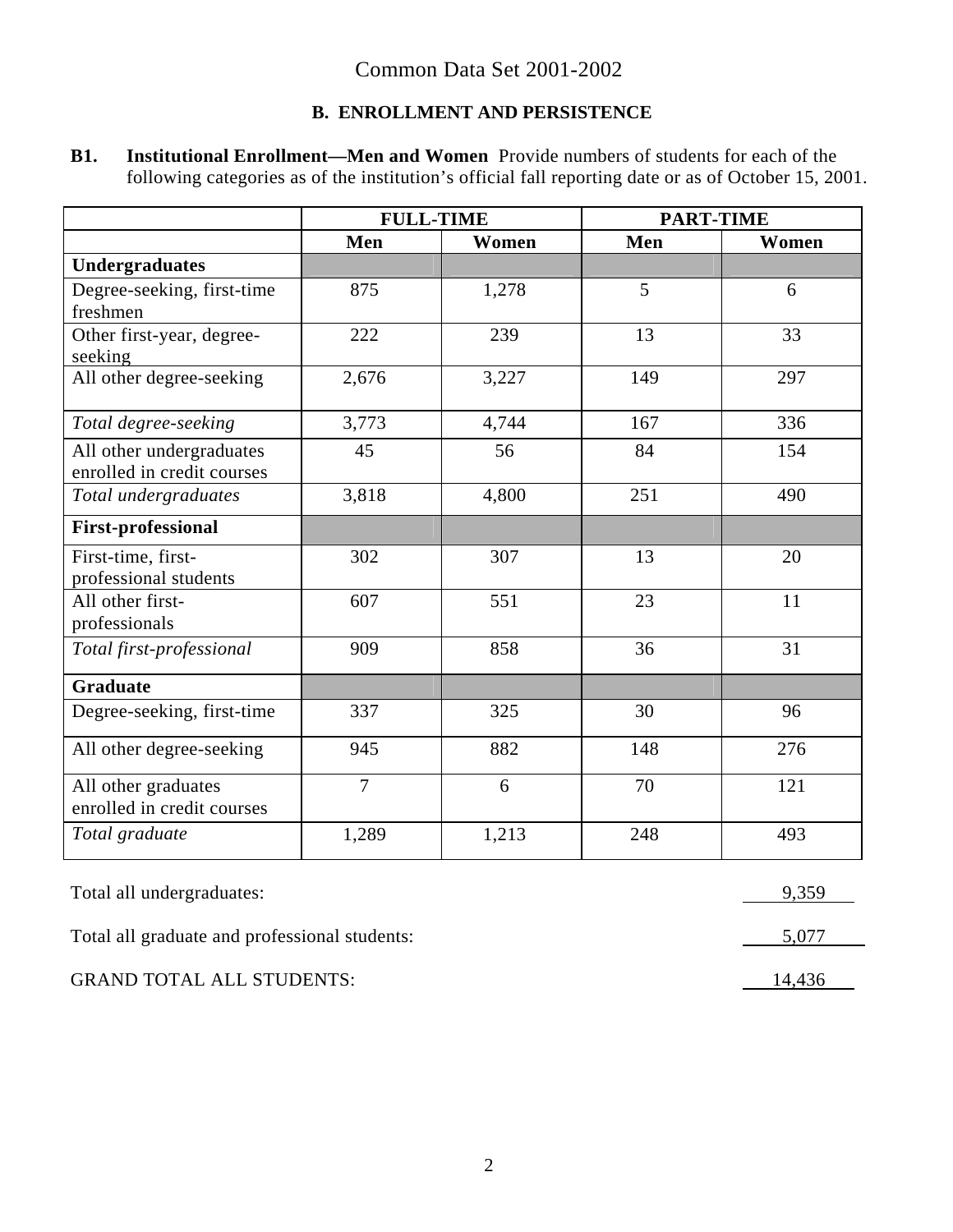**B2. Enrollment by Racial/Ethnic Category.** Provide numbers of undergraduate students for each of the following categories as of the institution's official fall reporting date or as of October 15, 2001. Complete the "Total Undergraduates" column only if you cannot provide data for the first two columns.

|                                      | Degree-seeking<br><b>First-time first-year</b> | Degree-seeking<br>undergraduates<br>(include first-time<br>first-year) | <b>Total</b><br><b>Undergraduates</b><br>(both degree- and<br>non-degree-seeking) |
|--------------------------------------|------------------------------------------------|------------------------------------------------------------------------|-----------------------------------------------------------------------------------|
| Nonresident aliens                   | 116                                            | 700                                                                    |                                                                                   |
| Black, non-Hispanic                  | 177                                            | 901                                                                    |                                                                                   |
| American Indian or<br>Alaskan Native | $\overline{7}$                                 | 26                                                                     |                                                                                   |
| Asian or Pacific Islander            | 136                                            | 462                                                                    |                                                                                   |
| Hispanic                             | 445                                            | 2,265                                                                  |                                                                                   |
| White, non-Hispanic                  | 1,203                                          | 4,439                                                                  |                                                                                   |
| Race/ethnicity unknown               | 80                                             | 227                                                                    |                                                                                   |
| Total                                | 2,164                                          | 9,020                                                                  |                                                                                   |

## **Persistence**

# **B3. Number of degrees awarded by your institution from July 1, 2000, to June 30, 2001.**

| Certificate/diploma             |       |
|---------------------------------|-------|
| Associate degrees               |       |
| Bachelor's degrees              | 1,750 |
| Postbachelor's certificates     | 50    |
| Master's degrees                | 1,273 |
| Post-master's certificates      |       |
| Doctoral degrees                | 109   |
| First professional degrees      | 451   |
| First professional certificates |       |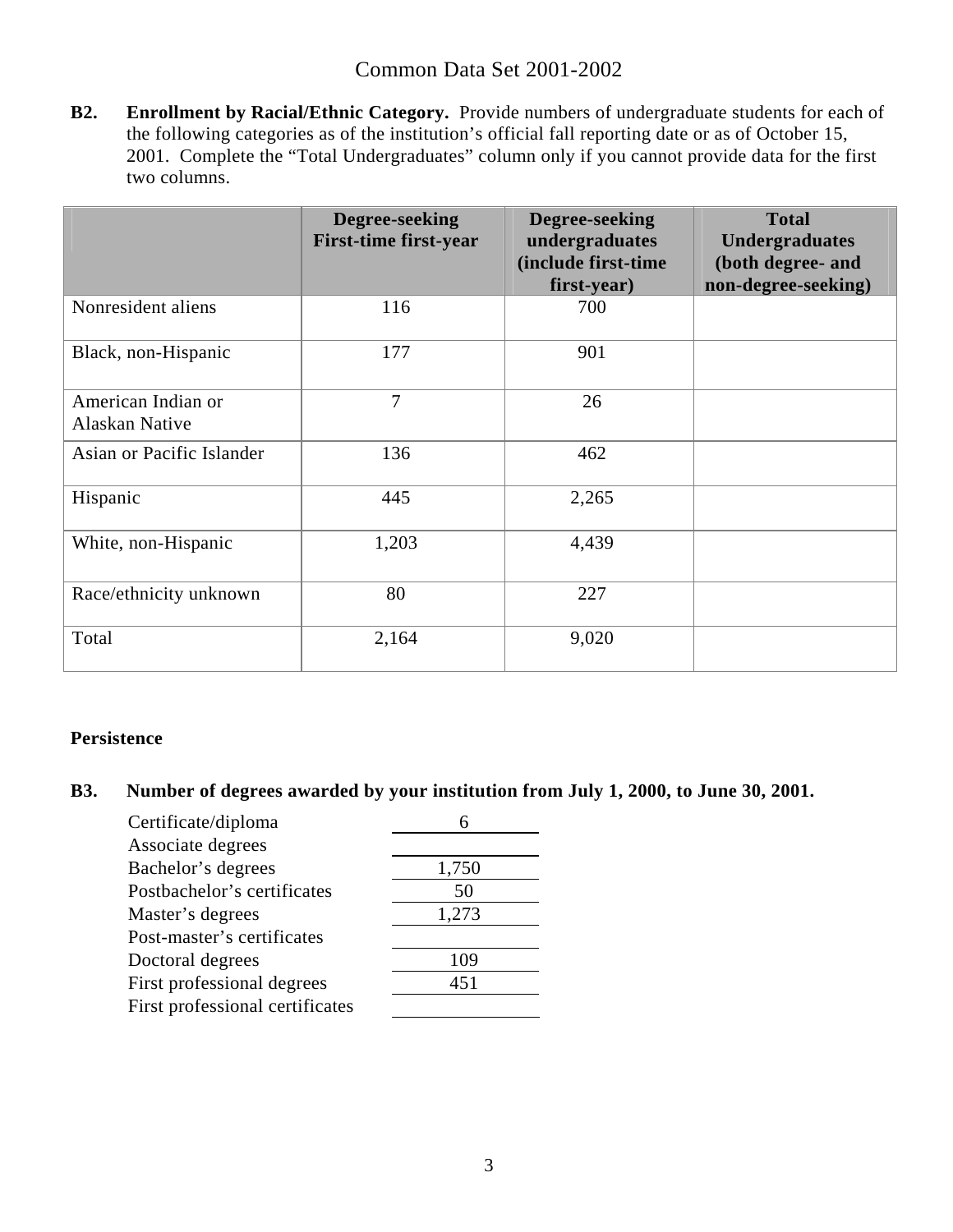#### **Graduation Rates**

The items in this section correspond to data elements collected by the IPEDS Web-based Data Collection System's Graduation Rate Survey (GRS). For complete instructions and definitions of data elements, see the IPEDS GRS instructions and glossary on the 2001 Web-based survey.

### **For Bachelor's or Equivalent Programs**

Report for the cohort of full-time first-time bachelor's (or equivalent) degree-seeking undergraduate students who entered in fall 1995. Include in the cohort those who entered your institution during the summer term preceding fall 1995.

**B4.** Initial 1995 cohort of first-time, full-time bachelor's (or equivalent) degree-seeking undergraduate students; total all students: 1,688

| <b>B5.</b>  | Of the initial 1995 cohort, how many did not persist and did not graduate for the following<br>reasons: deceased, permanently disabled, armed forces, foreign aid service of the federal<br>government, or official church missions; total allowable exclusions: |
|-------------|------------------------------------------------------------------------------------------------------------------------------------------------------------------------------------------------------------------------------------------------------------------|
| <b>B6.</b>  | Final 1995 cohort, after adjusting for allowable exclusions:<br>1,684<br>(Subtract question B5 from question B4)                                                                                                                                                 |
| <b>B7.</b>  | Of the initial 1995 cohort, how many completed the program in four years or less (by August 31,<br>1999):<br>831                                                                                                                                                 |
| <b>B8.</b>  | Of the initial 1995 cohort, how many completed the program in more than four years but in five<br>years or less (after August 31, 1999 and by August 31, 2000):<br>202                                                                                           |
| <b>B9.</b>  | Of the initial 1995 cohort, how many completed the program in more than five years but in six<br>years or less (after August 31, 2000 and by August 31, 2001):<br>33                                                                                             |
| <b>B10.</b> | Total graduating within six years (sum of questions B7, B8, and B9):<br>1,066                                                                                                                                                                                    |
| <b>B11.</b> | Six-year graduation rate for 1995 cohort (questions B10 divided by B6):<br>63%                                                                                                                                                                                   |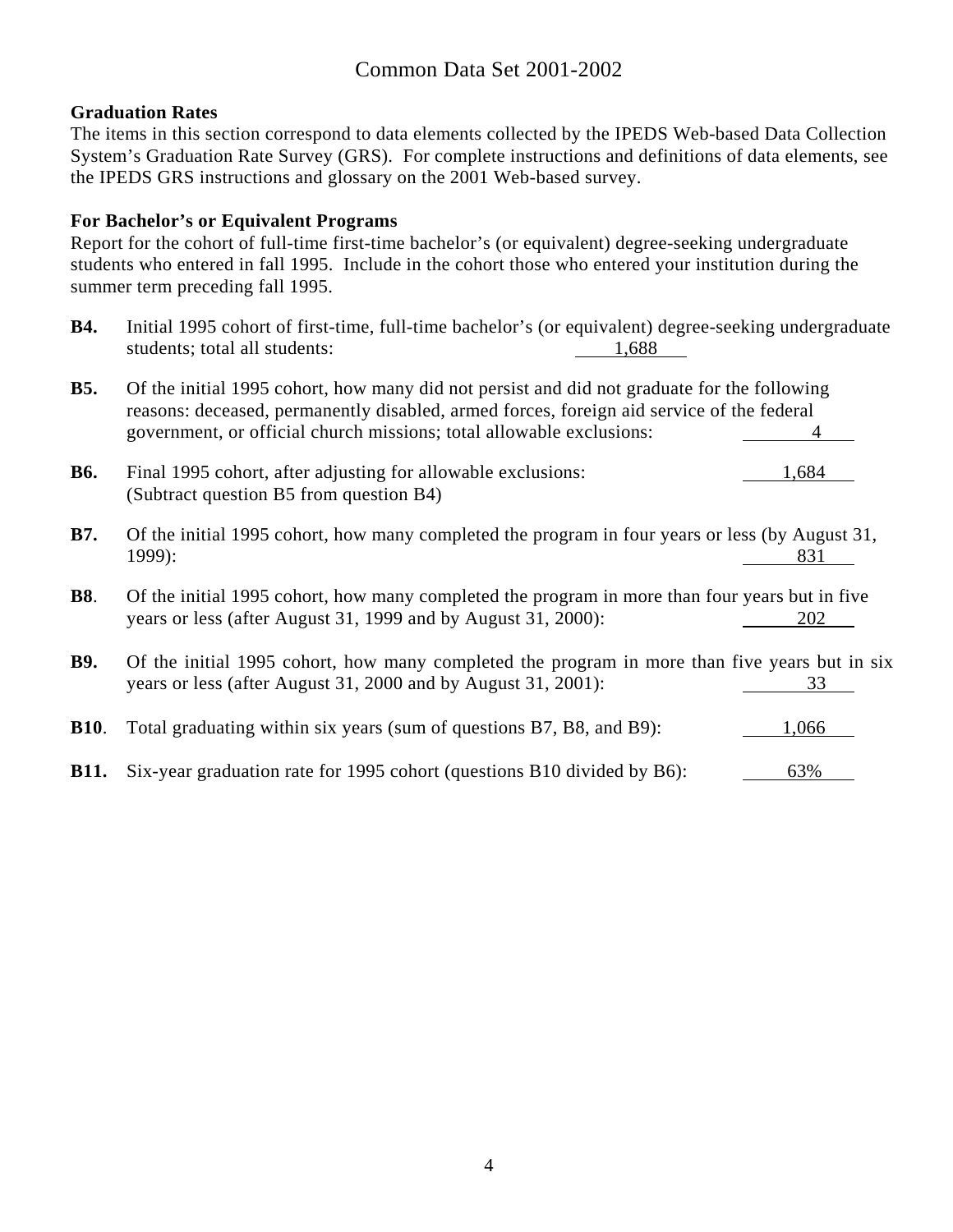#### **For Two-Year Institutions:**

**B12**. Initial 1998 cohort, total of first-time, full-time degree/certificate-seeking students:

**B13.** Of the initial 1998 cohort, how many did not persist and did not graduate for the following reasons: deceased, permanently disabled, armed forces, foreign aid service of the federal government or official church missions); total allowable exclusions:

**B14.** Final 1998 cohort, after adjusting for allowable exclusions:

**B15.** Completers of programs of less than two years duration (total):

- **B16.** Completers of programs of less than two years within 150 percent of normal time:
- **B17.** Completers of programs of at least two but less than four years (total):
- **B18.** Completers of programs of at least two but less than four-years within 150 percent of normal time:

**B19.** Total transfers-out (within three years) to other institutions:

**B20.** Total transfers to two-year institutions:

**B21.** Total transfers to four-year institutions:

#### **Retention Rates**

 $\overline{a}$ 

 $\overline{a}$ 

Report for the cohort of all full-time, first-time bachelor's (or equivalent) degree-seeking undergraduate students who entered in fall 2000 (or the preceding summer term). The initial cohort may be adjusted for students who departed for the following reasons: deceased, permanently disabled, armed forces, foreign aid service of the federal government or official church missions. No other adjustments to the initial cohort should be made.

**B22.** For the cohort of all full-time bachelor's (or equivalent) degree-seeking undergraduate students who entered your institution as freshmen in fall 2000 (or the preceding summer term), what percentage was enrolled at your institution as of the date your institution calculates its official enrollment in fall 2001? 82%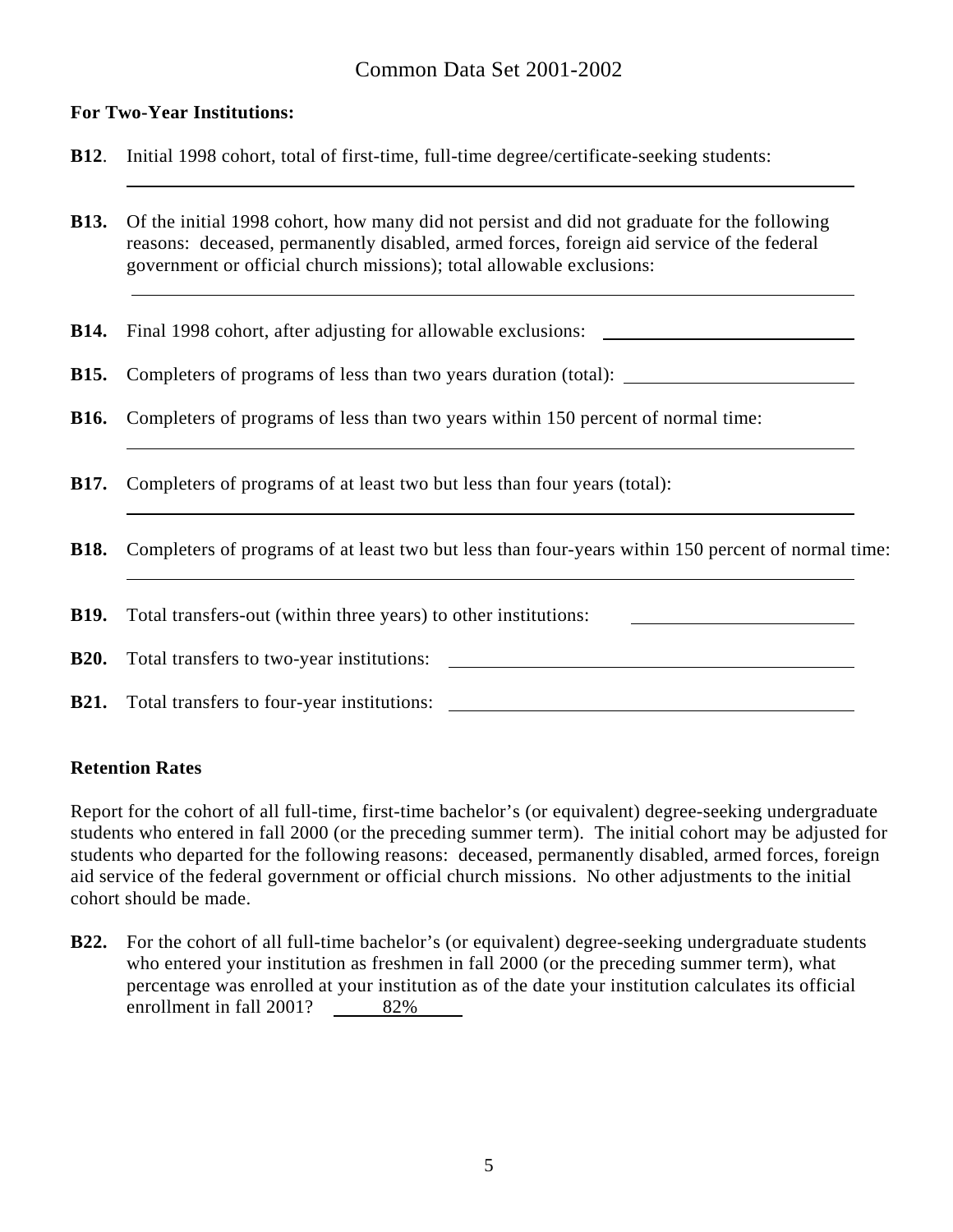# **C. FIRST-TIME, FIRST-YEAR (FRESHMAN) ADMISSION**

### **Applications**

**C1. First-time, first-year (freshman) students:** Provide the number of degree-seeking, first-time, first-year students who applied, were admitted, and enrolled (full- or part-time) in fall 2001. Include early decision, early action, and students who began studies during summer in this cohort. Applicants should include only those students who fulfilled the requirements for consideration for admission (i.e., who completed actionable applications) and who have been notified of one of the following actions: admission, nonadmission, placement on waiting list, or application withdrawn (by applicant or institution). Admitted applicants should include wait-listed students who were subsequently offered admission.

| Total first-time, first year (freshman) men who applied *             | 6,705 |
|-----------------------------------------------------------------------|-------|
| Total first-time, first year (freshman) women who applied *           | 8,019 |
| Unknown                                                               |       |
| <b>Total applications.</b><br>⋇                                       |       |
| Total first-time, first year (freshman) men who were admitted         | 2,864 |
| Total first-time, first year (freshman) women who where admitted      | 3,945 |
| Unknown                                                               |       |
| Total full-time, first-time, first-year (freshman) men who enrolled   | 875   |
| Total part-time, first-time, first-year (freshman) men who enrolled   |       |
| Total full-time, first-time, first-year (freshman) women who enrolled | 1,278 |
| Total part-time, first-time, first-year (freshman) women who enrolled | 6     |

#### **C2. Freshman wait-listed students (students who met admission requirements but whose final admission was contingent on space availability)**

| Do you have a policy of placing students on a waiting list?<br>If yes, please answer the questions below for fall 2001 admissions: | Yes | N <sub>0</sub> |
|------------------------------------------------------------------------------------------------------------------------------------|-----|----------------|
| Number of qualified applicants placed on waiting list                                                                              |     | N.A.           |
| Number accepting a place on the waiting list                                                                                       |     | N.A.           |
| Number of wait-listed students admitted                                                                                            |     | N.A            |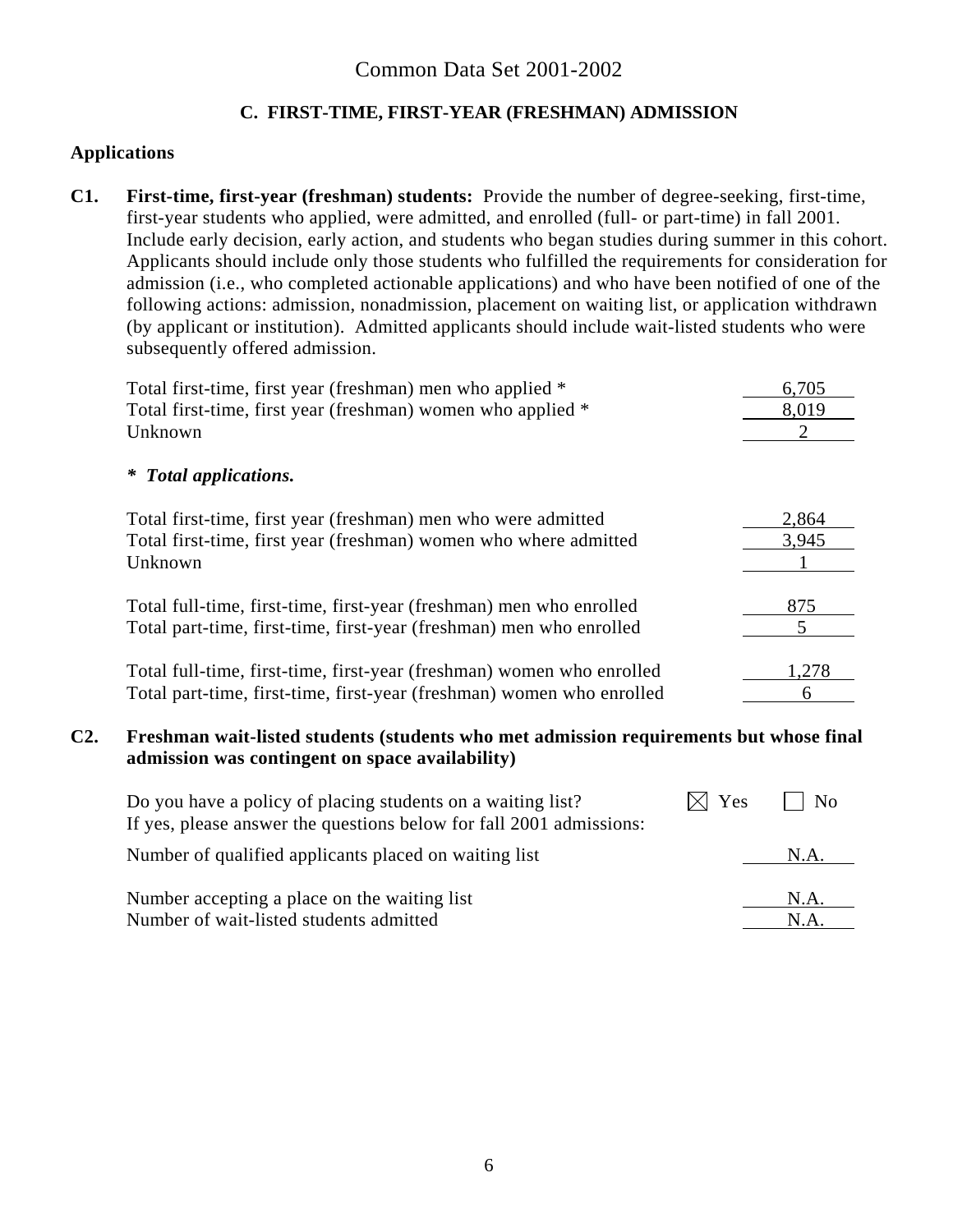### **Admission Requirements**

## **C3. High school completion requirement**

Check the appropriate box to identify your high school completion requirement for degree-seeking entering students

- $\boxtimes$  High school diploma is required and GED is accepted
- High school diploma is required and GED is not accepted
- $\Box$  High school diploma or equivalent is not required

## **C4. Does your institution require or recommend a general college-preparatory program for degree-seeking students?**



 Required Recommended Neither required nor recommended

**C5. Distribution of high school units required and/or recommended.** Specify the distribution of academic high school course units required and/or recommended of all or most degree-seeking students using Carnegie units (one unit equals one year of study or its equivalent). If you use a different system for calculating units, please convert.

|                                      | Units required | <b>Units</b><br>recommended |
|--------------------------------------|----------------|-----------------------------|
| Total academic units                 |                | 16                          |
| English                              |                | 4                           |
| Mathematics                          |                |                             |
| Science                              |                | 3                           |
| Of these, units that must be lab     |                | $\mathfrak{D}$              |
| Foreign language                     |                | $\mathfrak{D}$              |
| Social studies/History               |                | 3                           |
| History (See Social studies/History) |                |                             |
| Academic electives                   |                |                             |
| Other <i>(specify)</i>               |                |                             |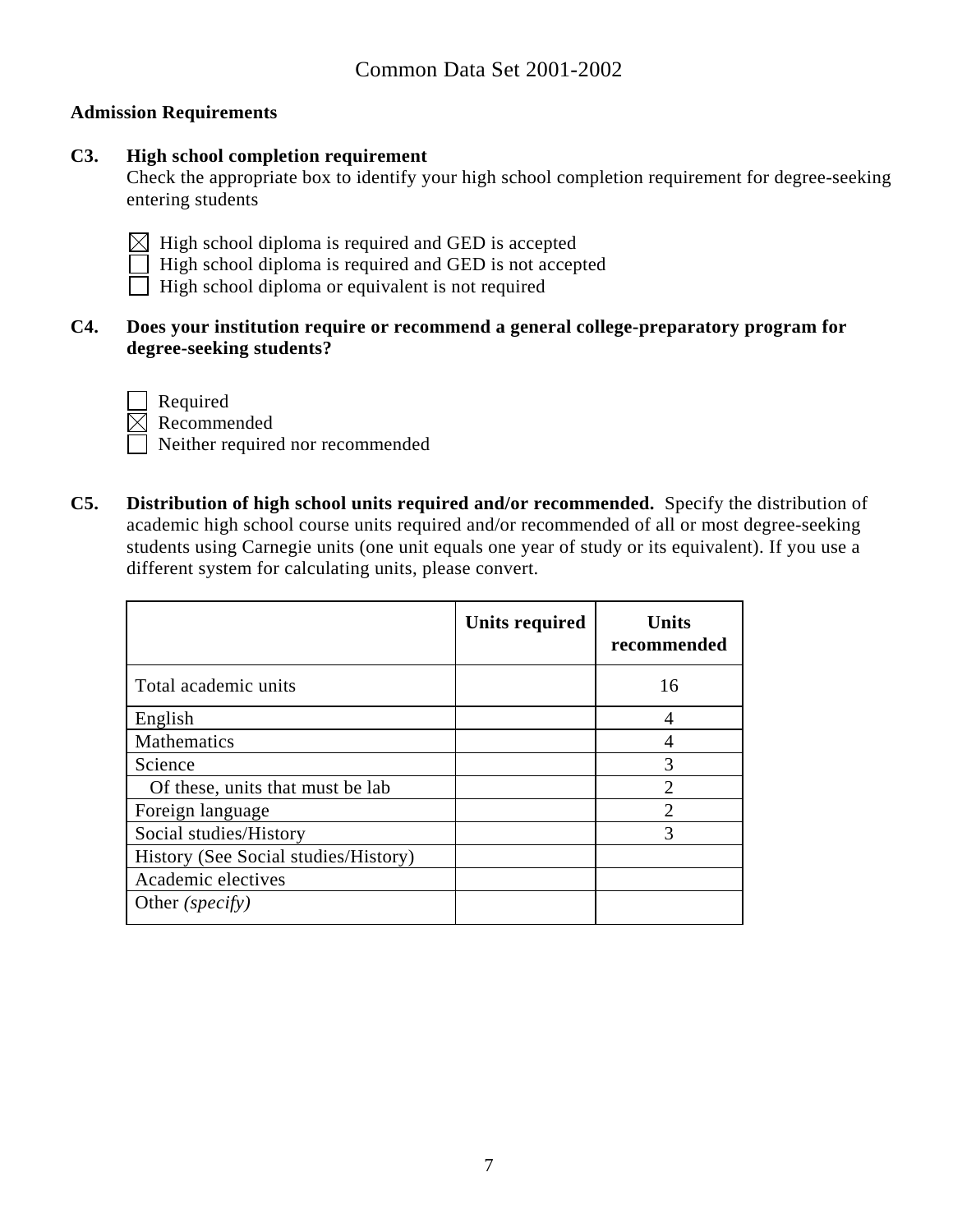#### **Basis for Selection**

**C6.** Do you have an open admission policy, under which virtually all secondary school graduates or students with GED equivalency diplomas are admitted without regard to academic record, test scores, or other qualifications?  $\Box$  Yes  $\Box$  No

If so, check which applies:

| Open admission policy as described above for all students                                                                                                                   |  |
|-----------------------------------------------------------------------------------------------------------------------------------------------------------------------------|--|
| Open admission policy as described above for most students, but<br>selective admission for out-of-state students<br>selective admission to some programs<br>other (explain) |  |

**C7. Relative importance of each of the following academic and nonacademic factors in your firsttime, first- year, degree-seeking (freshman) admission decisions.** 

|                                                                                                                                                                                                                 | Very important | Important | <b>Considered</b> | Not considered |
|-----------------------------------------------------------------------------------------------------------------------------------------------------------------------------------------------------------------|----------------|-----------|-------------------|----------------|
| Academic<br>Secondary school record<br>Class rank<br>Recommendation(s)<br>Standardized test scores<br>Essay                                                                                                     |                |           |                   |                |
| Nonacademic<br>Interview<br>Extracurricular activities<br>Talent/ability<br>Character/personal qualities<br>Alumni/ae relation<br>Geographical residence<br>State residency<br>Religious affiliation/commitment |                |           |                   |                |
| Minority status<br>Volunteer work<br>Work experience                                                                                                                                                            |                |           |                   |                |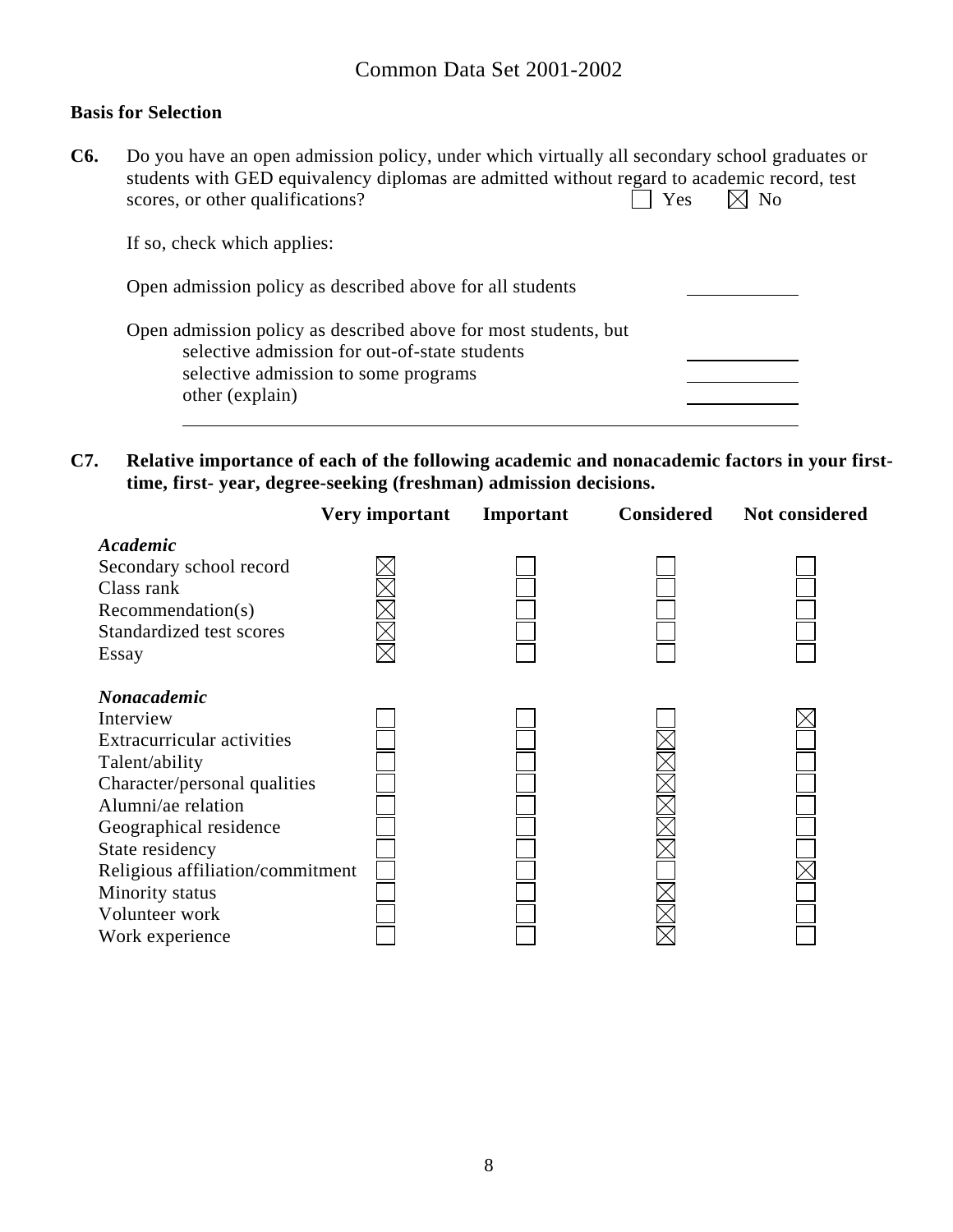## **SAT and ACT Policies**

### **C8. Entrance exams**

A. Does your institution make use of SAT I, SAT II, or ACT scores in admission decisions for firsttime, first-year, degree-seeking applicants?  $\boxtimes$  Yes  $\Box$  No If yes, place check marks in the appropriate boxes below to reflect your institution's policies for use in admission.

|         |           | <b>ADMISSION</b>   |                   |          |
|---------|-----------|--------------------|-------------------|----------|
| Require | Recommend | <b>Require for</b> | <b>Considered</b> | Not used |
|         |           | some               | if submitted      |          |
|         |           |                    |                   |          |
|         |           |                    |                   |          |
|         |           |                    |                   |          |
|         |           |                    |                   |          |
|         |           |                    |                   |          |
|         |           |                    |                   |          |
|         |           |                    |                   |          |
|         |           |                    |                   |          |
|         |           |                    |                   |          |

**In addition**, does your institution use applicants' test scores for placement or counseling?

| <b>Placement</b> | $\boxtimes$ Yes | $\vert$   No   |
|------------------|-----------------|----------------|
| Counseling       | $\Box$ Yes      | $\boxtimes$ No |

b. Does your institution use the SAT I or II or the ACT for **placement only**? If so, please mark the appropriate boxes below:

|               |                | <b>PLACEMENT</b> |                          |
|---------------|----------------|------------------|--------------------------|
|               | <b>Require</b> | <b>Recommend</b> | <b>Required for some</b> |
| <b>SATI</b>   |                |                  |                          |
| <b>SAT II</b> |                |                  |                          |
| ACT           |                |                  |                          |
| SAT I or ACT  |                |                  |                          |

C. Latest date by which SAT I or ACT scores must be received for fall-term admission Feb 15

Latest date by which SAT II scores must be received for fall-term admission Jan 15 (for selected programs)

D. If necessary, use this space to clarify your test policies (e.g., if tests recommended for some students, or if tests are not required of some students): 3 SAT II's are required for Honors Program in Medicine (HPME)—Writing, Mathematics, and Science (either Biology, Chemistry, or Physics)

### **Freshman Profile**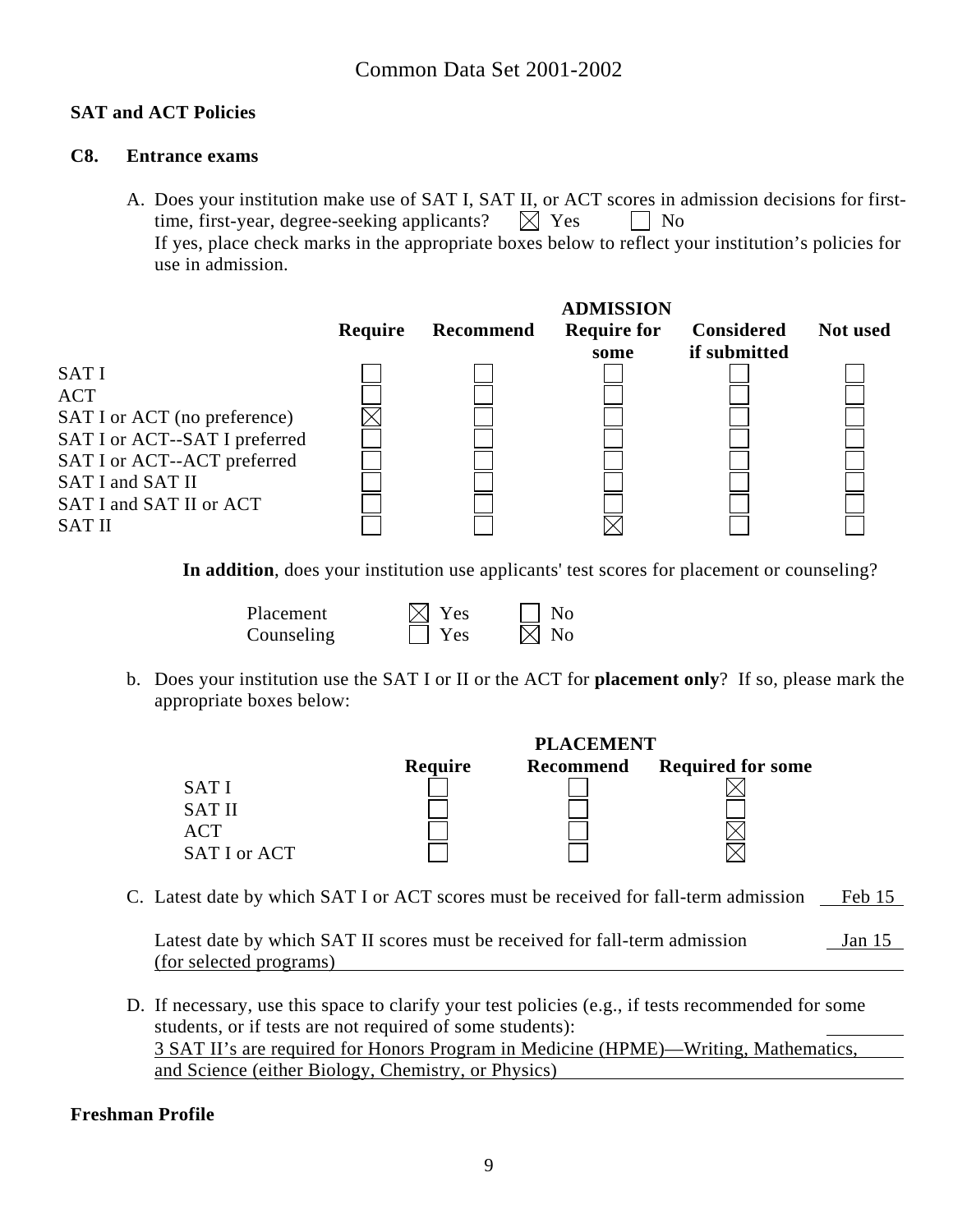Provide percentages for **ALL enrolled, degree-seeking, full-time and part-time, first-time, first-year (freshman) students** enrolled in fall 2001, including students who began studies during summer, international students/nonresident aliens, and students admitted under special arrangements.

**C9. Percent and number of first-time, first-year (freshman) students enrolled in fall 2001 who submitted national standardized (SAT/ACT) test scores.** Include information for **ALL enrolled, degree-seeking, first-time, first-year (freshman) students who submitted test scores**. Do not include partial test scores (e.g., mathematics scores but not verbal for a category of students) or combine other standardized test results (such as TOEFL) in this item. SAT scores should be recentered scores. The 25th percentile is the score that 25 percent scored at or below; the 75th percentile score is the one that 25 percent scored at or above.

| Percent submitting SAT scores | 93% | Number submitting SAT scores | 2,020 |
|-------------------------------|-----|------------------------------|-------|
| Percent submitting ACT scores | 42% | Number submitting ACT scores | 902   |

|                      | 25th percentile | 75th percentile |
|----------------------|-----------------|-----------------|
| <b>SAT I Verbal</b>  | 540             | 640             |
| <b>SAT I Math</b>    | 550             | 650             |
| <b>ACT</b> Composite | 23              | 28              |
| <b>ACT</b> English   | 22              | 28              |
| <b>ACT Math</b>      | 23              | 28              |

Percent of first-time, first-year (freshman) students with scores in each range

|         | <b>SAT I Verbal</b> | <b>SAT I Math</b> |
|---------|---------------------|-------------------|
| 700-800 | 9%                  | 11%               |
| 600-699 | 39%                 | 42%               |
| 500-599 | 42%                 | 39%               |
| 400-499 | 9%                  | 8%                |
| 300-399 | 1%                  | 0%                |
| 200-299 | 0%                  | 0%                |

|           | <b>ACT</b> Composite | <b>ACT</b> English | <b>ACT Math</b> |
|-----------|----------------------|--------------------|-----------------|
| $30 - 36$ | 13%                  | 17%                | 16%             |
| 24-29     | 58%                  | 49%                | 53%             |
| 18-23     | 29%                  | 29%                | 29%             |
| $12 - 17$ | 1%                   | 5%                 | 2%              |
| $6 - 11$  | 0%                   | 0%                 | 0%              |
| below 6   | 0%                   | 0%                 | 0%              |

**C10. Percent of all degree-seeking, first-time, first-year (freshman) students who had high school**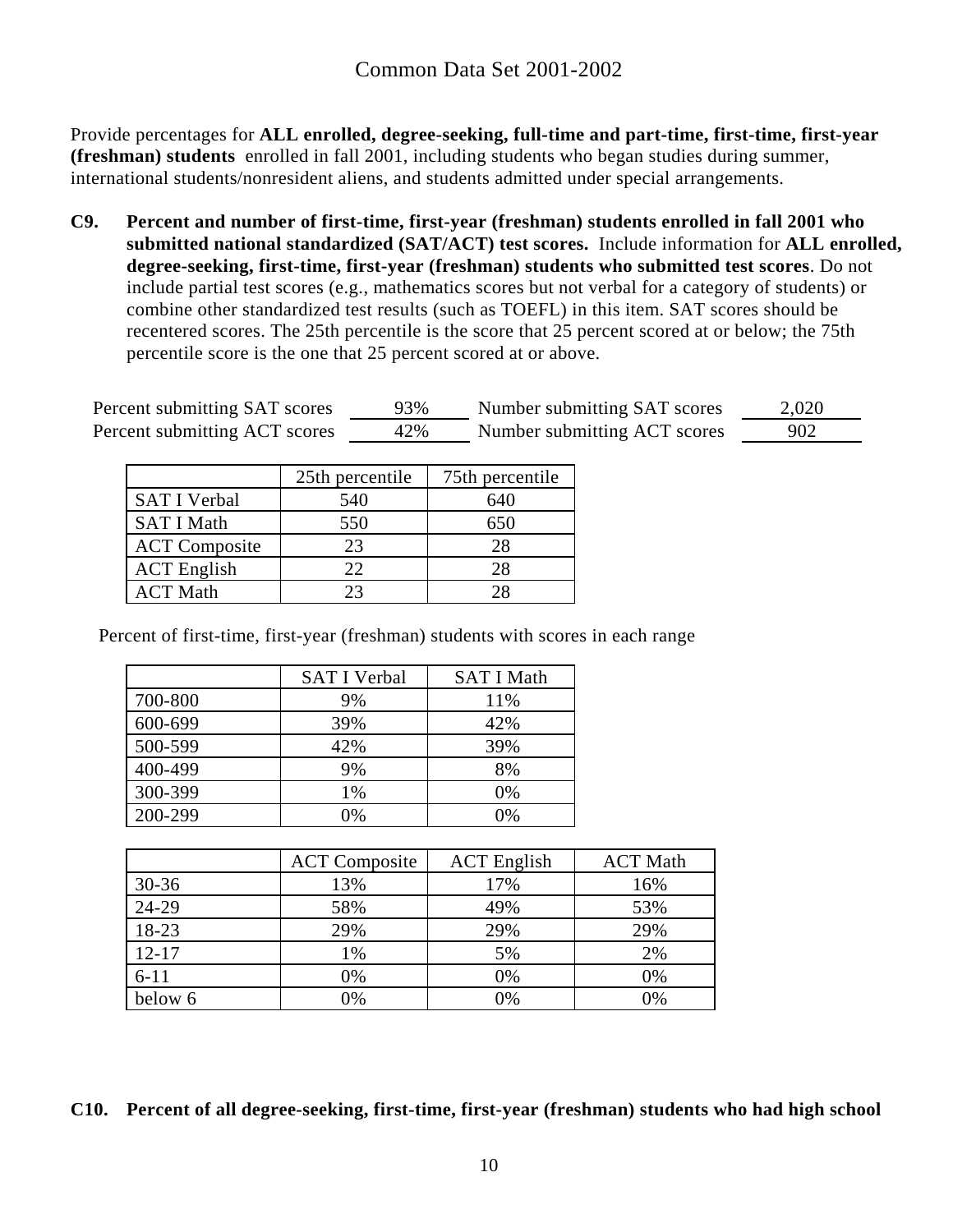#### **class rank within each of the following ranges (report information for those students from whom you collected high school rank information).**

| Percent in top tenth of high school graduating class            | 51% |
|-----------------------------------------------------------------|-----|
| Percent in top quarter of high school graduating class          | 83% |
| Percent in top half of high school graduating class             | 97% |
| Percent in bottom half of high school graduating class          | 3%  |
| Percent in bottom quarter of high school graduating class       | 0%  |
| Percent of total first-time, first-year (freshman) students who |     |
| submitted high school class rank                                | 66% |

**C11. Percentage of all enrolled, degree-seeking first-time, first-year (freshman) students who had high school grade-point averages within each of the following ranges (using 4.0 scale). Report information only for those students from whom you collected high school GPA.** 

| Percent who had GPA of 3.0 and higher    | 98%   |
|------------------------------------------|-------|
| Percent who had GPA between 2.0 and 2.9  | 2%    |
| Percent who had GPA between 1.0 and 1.99 | $0\%$ |
| Percent who had GPA below 1.0            | $0\%$ |

**C12. Average high school GPA of all degree-seeking first-time, first-year (freshman) students who submitted GPA**: 3.97

Percent of total first-time, first-year (freshman) students who submitted high school GPA:  $84\%$ 

#### **Admission Policies**

| C <sub>13</sub> . | <b>Application fee</b> |  |  |
|-------------------|------------------------|--|--|
|                   |                        |  |  |

|      | Does your institution have an application fee?<br>Amount of application fee<br>Can it be waived for applicants with financial need? | \$50                                                    | Yes<br>Yes | N <sub>o</sub><br>N <sub>o</sub> |                |
|------|-------------------------------------------------------------------------------------------------------------------------------------|---------------------------------------------------------|------------|----------------------------------|----------------|
| C14. | <b>Application closing date</b>                                                                                                     |                                                         |            |                                  |                |
|      | Does your institution have an application closing date?<br>Application closing date (fall) February 15<br>Priority date             |                                                         | Yes        | N <sub>0</sub>                   |                |
|      | C15. Are first-time, first-year students accepted for terms other than the fall? $\boxtimes$ Yes                                    |                                                         |            |                                  | N <sub>0</sub> |
| C16. | <b>Notification to applicants of admission decision sent</b> (fill in one only)                                                     |                                                         |            |                                  |                |
|      | On a rolling basis beginning (date)                                                                                                 |                                                         |            |                                  |                |
|      | $By$ (date)                                                                                                                         | April 15                                                |            |                                  |                |
|      | Other                                                                                                                               | Early Decision (December 15); Early Action (January 15) |            |                                  |                |

#### **C17. Reply policy for admitted applicants** *(fill in one only)*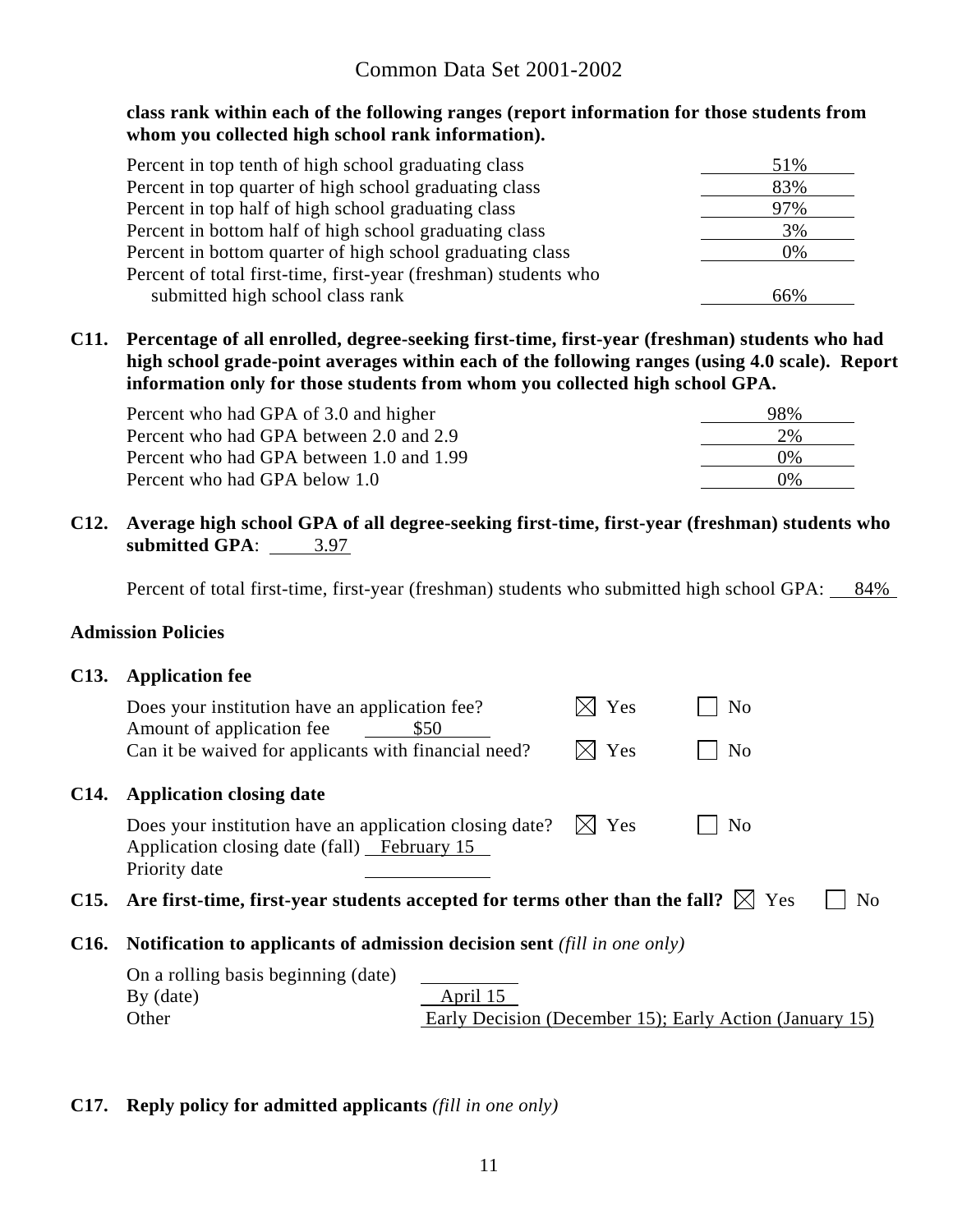Must reply by (date) No set date Must reply by May 1 or within 2 weeks if notified thereafter Other Early Decision (January 15)

**C18. Deferred admission:** Does your institution allow students to postpone enrollment after admission?  $\boxtimes$  Yes  $\Box$  No If yes, maximum period of postponement: 1 year

**C19. Early admission of high school students:** Does your institution allow high school students to

- enroll as full-time, first-time, first-year (freshman) students one year or more before high school graduation?  $\boxtimes$  Yes  $\Box$  No
- **C20. Common application:** Will you accept the Common Application distributed by the National Association of Secondary School Principals if submitted?  $\boxtimes$  Yes  $\Box$  No If "yes," are supplemental forms required?  $\boxtimes$  Yes  $\Box$  No Is your college a member of the Common Application Group?  $\overline{\boxtimes}$  Yes  $\overline{\square}$  No

#### **Early Decision and Early Action Plans**

**C21. Early decision:** Does your institution offer an early decision plan (an admission plan that permits students to apply and be notified of an admission decision well in advance of the regular notification date and that asks students to commit to attending if accepted) for first-time, first-year (freshman) applicants for fall enrollment?  $\boxtimes$  Yes  $\Box$  No

If "yes," please complete the following:

| First or only early decision plan closing date<br>First or only early decision plan notification date                         | November 15<br>December 15 |
|-------------------------------------------------------------------------------------------------------------------------------|----------------------------|
| Other early decision plan closing date<br>Other early decision plan notification date                                         |                            |
| For the Fall 2001 entering class:                                                                                             |                            |
| Number of early decision applications received by your institution<br>Number of applicants admitted under early decision plan | 723<br>312                 |
| Please provide significant details about your early decision plan                                                             | Deadline is                |
| November 15, students are notified by December 15, must submit enrollment                                                     |                            |
| deposits by January 15                                                                                                        |                            |

**C22. Early action:** Do you have a non-binding early action plan whereby students are notified of an admission decision well in advance of the regular notification date but do not have to commit to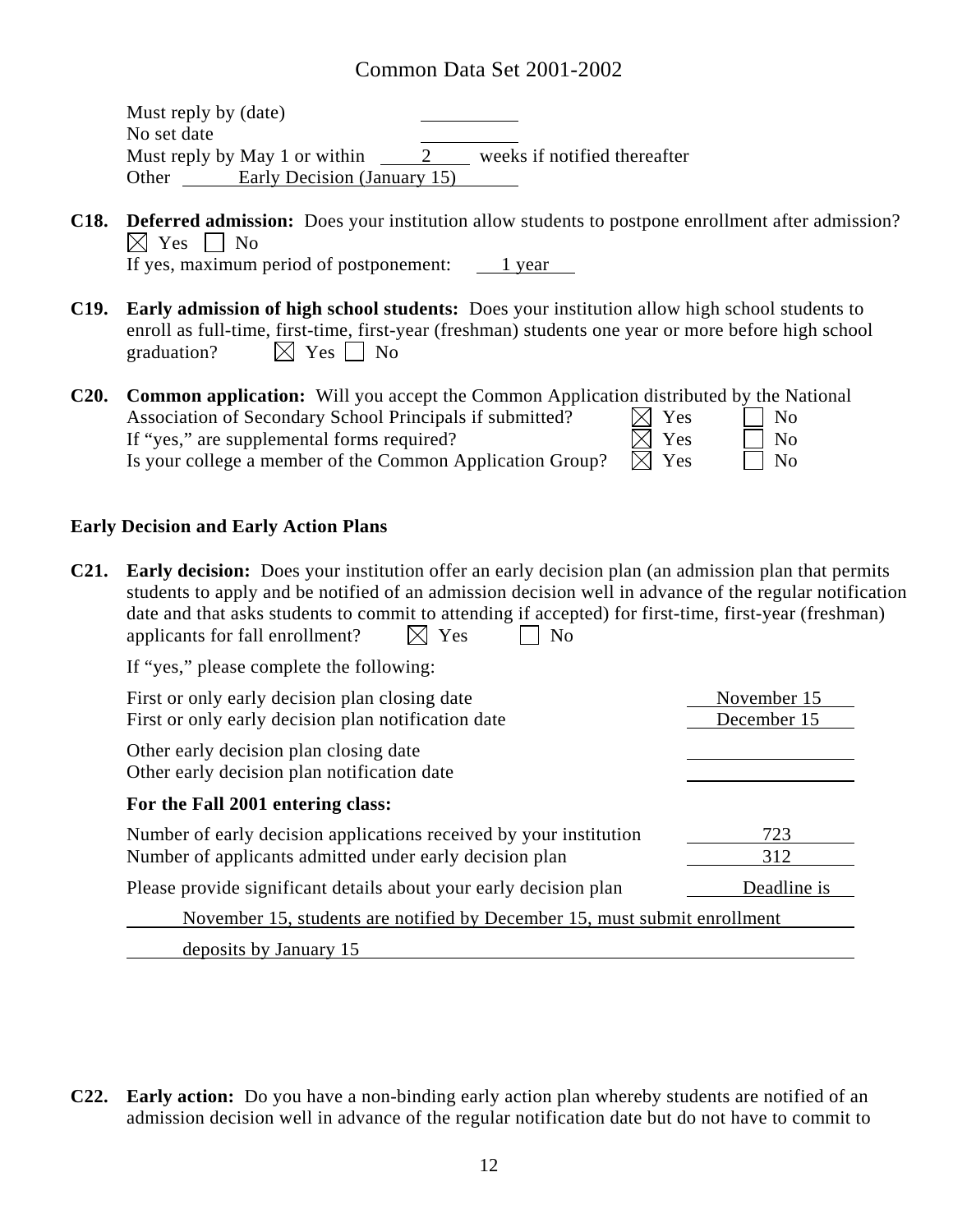attending your college?  $\boxtimes$  Yes  $\Box$  No

If "yes," please complete the following:

Early action closing date November 15 Early action notification date January 15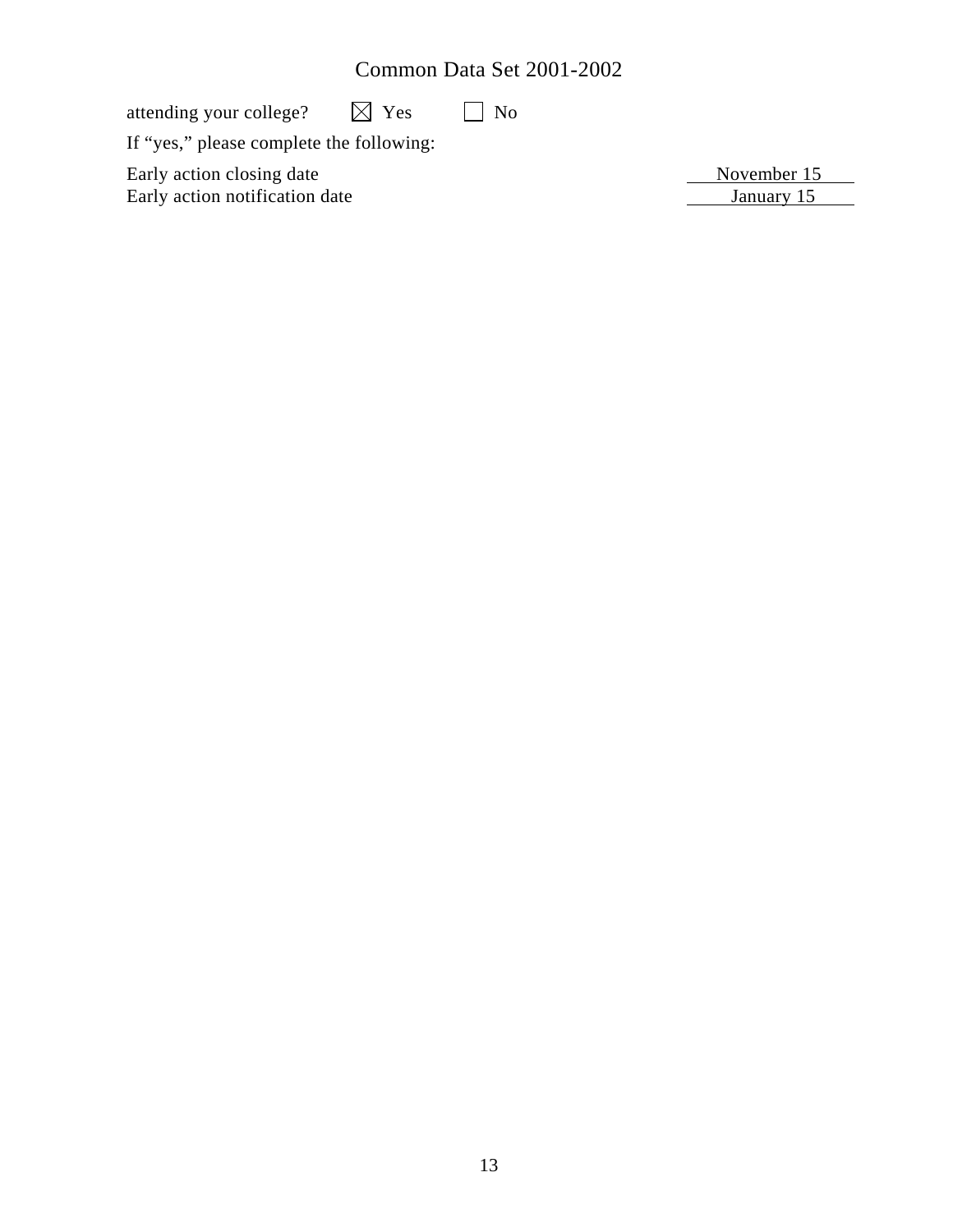# **D. TRANSFER ADMISSION**

### **Fall Applicants**

| D1. | Does your institution enroll transfer students? | $\boxtimes$ Yes $\Box$ No |  |
|-----|-------------------------------------------------|---------------------------|--|
|-----|-------------------------------------------------|---------------------------|--|

(If no, please skip to Section E)

|  | If yes, may transfer students earn advanced standing credit by transferring credits earned from |  |  |  |                           |  |
|--|-------------------------------------------------------------------------------------------------|--|--|--|---------------------------|--|
|  | course work completed at other colleges/universities?                                           |  |  |  | $\boxtimes$ Yes $\Box$ No |  |

**D2.** Provide the number of students who applied, were admitted, and enrolled as degree-seeking transfer students in fall 2001.

|         | Applicants * | <b>Admitted applicants</b> | <b>Enrolled applicants</b> |
|---------|--------------|----------------------------|----------------------------|
| Men     | 1,158        | 479                        | 219                        |
| Women   | .,507        | 746                        | 354                        |
| Unknown |              |                            |                            |
| Total   | 2,665        | .225                       | 573                        |

*\* Total applications.* 

## **Application for Admission**

- **D3.** Indicate terms for which transfers may enroll:<br>  $\boxtimes$  Fall  $\Box$  Winter  $\boxtimes$  Spring  $\boxtimes$  Summer  $\boxtimes$  Fall  $\Box$  Winter  $\boxtimes$  Spring
- **D4.** Must a transfer applicant have a minimum number of credits completed or else must apply as an entering freshman?  $\Box$  Yes  $\Box$  No

If yes, what is the minimum number of credits and the unit of measure?

**D5.** Indicate all items required of transfer students to apply for admission:

|                            | <b>Required</b><br>of all | Recommended<br>for all | <b>Recommended</b><br>for some | Required<br>for some | <b>Not</b><br>required |
|----------------------------|---------------------------|------------------------|--------------------------------|----------------------|------------------------|
| High school transcript     |                           |                        |                                | X                    |                        |
| College transcript $(s)$   | X                         |                        |                                |                      |                        |
| Essay or personal          |                           |                        |                                | X                    |                        |
| statement                  |                           |                        |                                |                      |                        |
| Interview                  |                           |                        |                                |                      | X                      |
| Standardized test scores   |                           |                        |                                | X                    |                        |
| Statement of good standing | X                         |                        |                                |                      |                        |
| from prior institution(s)  |                           |                        |                                |                      |                        |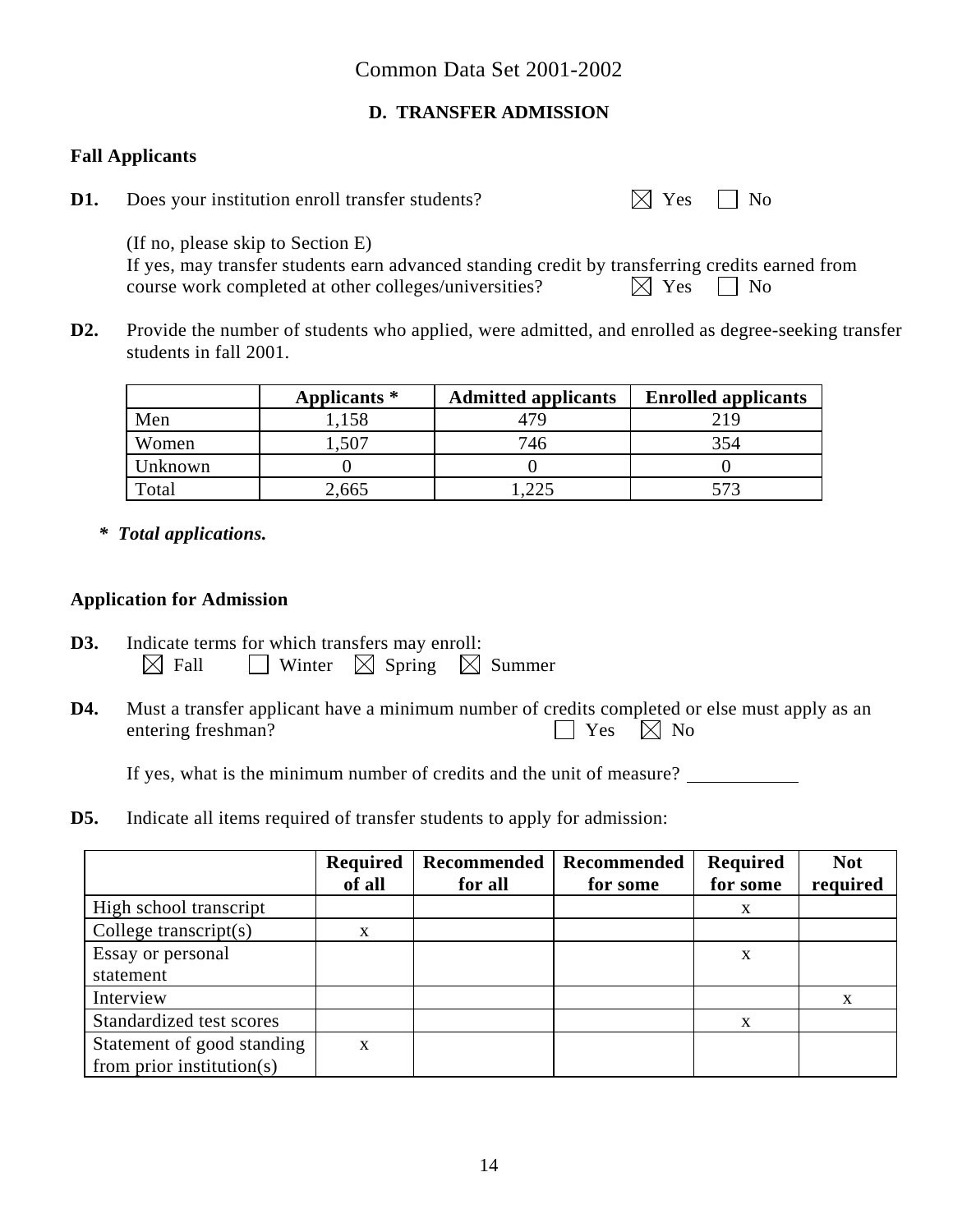- **D6.** If a minimum high school grade point average is required of transfer applicants, specify (on a 4.0) scale): N.A.
- **D7**. If a minimum college grade point average is required of transfer applicants, specify (on a 4.0) scale): 2.8 re-calculated
- **D8**. List any other application requirements specific to transfer applicants: <u>recommendation</u> letter from professor or college advisor
- **D9.** List application priority, closing, notification, and candidate reply dates for transfer students. If applications are reviewed on a continuous or rolling basis, place a check mark in the "Rolling admission" column.

|        | <b>Priority date</b> | <b>Closing date</b> | <b>Notification date</b> | <b>Reply date</b> | <b>Rolling admission</b> |
|--------|----------------------|---------------------|--------------------------|-------------------|--------------------------|
| Fall   | March 1              | None                | April 15                 | May               |                          |
| Winter |                      |                     |                          |                   |                          |
| Spring | November 15          | None                | December 1               | January           |                          |
| Summer |                      |                     |                          |                   |                          |

- **D10.** Does an open admission policy, if reported, apply to transfer students?  $\Box$  Yes  $\Box$  No
- **D11.** Describe additional requirements for transfer admission, if applicable: Standardized test scores and high school transcripts required for transfer students with less than 30 transferable credits

#### **Transfer Credit Policies**

- **D12.** Report the lowest grade earned for any course that may be transferred for credit: C
- **D13.** Maximum number of credits or courses that may be transferred from a two-year institution: Number: 90 Unit type: credits
- **D14**. Maximum number of credits or courses that may be transferred from a four-year institution: Number: 90 Unit type: credits
- **D15.** Minimum number of credits that transfers must complete at your institution to earn an associate's degree: NA
- **D16.** Minimum number of credits that transfers must complete at your institution to earn a bachelor's degree: 45
- **D17.** Describe other transfer credit policies: transcripts are evaluated for transferable credit and to determine whether courses taken have fulfilled degree requirements based on desired course of study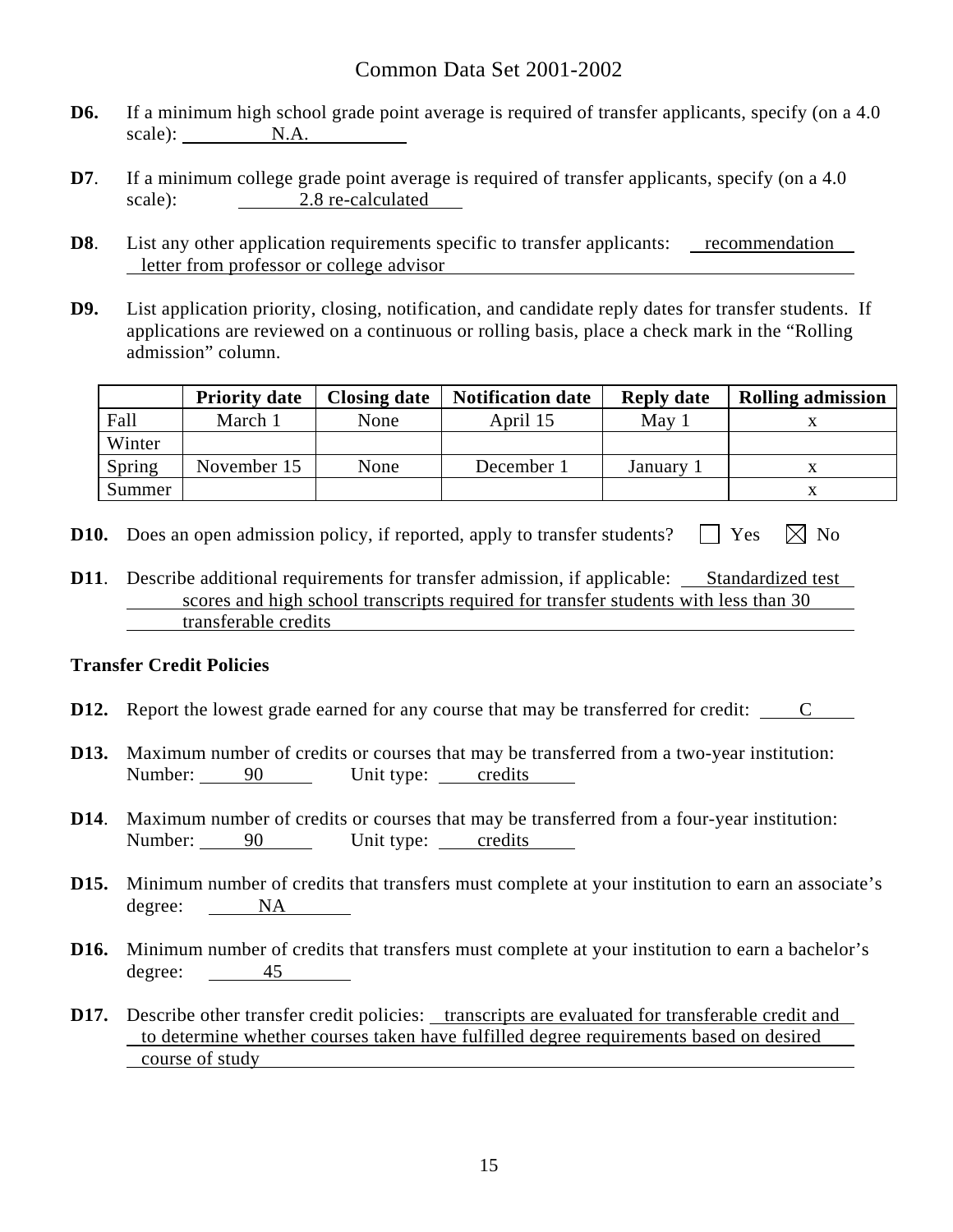## **E. ACADEMIC OFFERINGS AND POLICIES**

**E1. Special study options:** Identify those programs available at your institution. Refer to the glossary for definitions.

|             | Accelerated program                 | $\sqrt{ }$ Honors program              |
|-------------|-------------------------------------|----------------------------------------|
|             | Cooperative (work-study) program    | Independent study                      |
|             | Cross-registration                  | Internships                            |
|             | Distance learning                   | Liberal arts/career combination        |
|             | Double major                        | $\triangleleft$ Student-designed major |
|             | Dual enrollment                     | Study abroad                           |
| $\boxtimes$ | English as a Second Language (ESL)  | $\times$ Teacher certification program |
| ⊠           | Exchange student program (domestic) | $\times$ Weekend college               |
|             | External degree program             |                                        |
|             | Other<br>(specify):<br>Learning     |                                        |

#### **E2. Has been removed from the CDS.**

**E3. Areas in which all or most students are required to complete some course work prior to graduation:** 

| $\boxtimes$ Arts/fine arts                  | $\boxtimes$ Humanities                        |
|---------------------------------------------|-----------------------------------------------|
| Computer literacy                           | $\boxtimes$ Mathematics                       |
| $\boxtimes$ English (including composition) | $\Box$ Philosophy                             |
| $\vert \ \vert$ Foreign languages           | $\boxtimes$ Sciences (biological or physical) |
| $\boxtimes$ History                         | $\boxtimes$ Social science                    |
| Other (describe):                           |                                               |

### **Library Collections**

Report the number of holdings. Refer to the Academic Libraries Survey for corresponding equivalents.

- **E4.** Books, serial backfiles, electronic documents, and government documents (titles) that are accessible through the library's catalog:  $\frac{1,415,781}{2}$
- **E5**. Current serial subscriptions (paper, microform, electronic): 16,305
- **E6.** Microforms (units): 3,541,773
- **E7.** Audiovisual materials (units): 109,900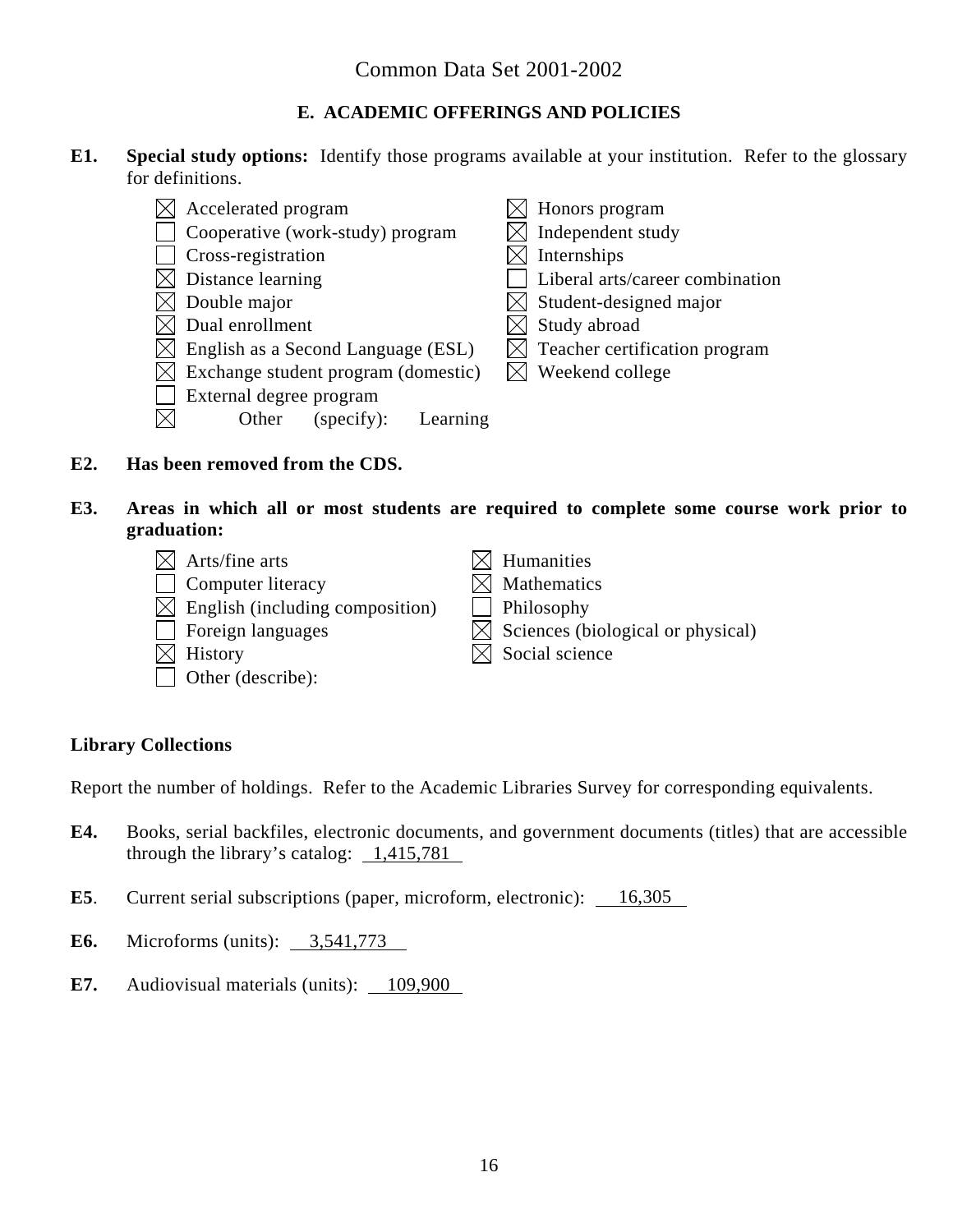### **F. STUDENT LIFE**

## **F1. Percentages of first-time, first-year (freshman) students and all degree-seeking undergraduates enrolled in fall 2001 who fit the following categories**

|                                                                              | First-time, first- | Under-          |
|------------------------------------------------------------------------------|--------------------|-----------------|
|                                                                              | year (freshman)    | graduate        |
|                                                                              | <b>Students</b>    | <b>Students</b> |
| Percent who are from out of state (exclude international/nonresident aliens) | 49%                | 44%             |
| Percent of men who join fraternities                                         | 14%                | 13%             |
| Percent of women who join sororities                                         | 14%                | 12%             |
| Percent who live in college-owned, -operated, or -affiliated housing         | 77%                | 40%             |
| Percent who live off campus or commute                                       | 23%                | 60%             |
| Percent of students age 25 and older                                         | 0%                 | 8%              |
| Average age of full-time students                                            | 18.1               | 20.2            |
| Average age of all students (full- and part-time)                            | 18.1               | 20.9            |

**F2. Activities offered** Identify those programs available at your institution.



**F3.** ROTC (program offered in cooperation with Reserve Officers' Training Corps)

Army ROTC is offered:

 $\Box$  On campus

 $\boxtimes$  At cooperating institution (name): Florida International University

Naval ROTC is offered:

- $\Box$  On campus
- $\Box$  At cooperating institution (name):

Air Force ROTC is offered:

 $\boxtimes$  On campus

At cooperating institution (name):

- **F4. Housing:** Check all types of college-owned, -operated, or -affiliated housing available for undergraduates at your institution.
	-
	-



- Apartments for married students  $\Box$  Cooperative housing
- Apartments for single students
- Other housing options (specify):
- $\boxtimes$  Coed dorms  $\boxtimes$  Special housing for disabled students
	- Men's dorms  $\overline{\boxtimes}$  Special housing for international students
	- Women's dorms  $\boxtimes$  Fraternity/sorority housing (Fraternity housing only)
		-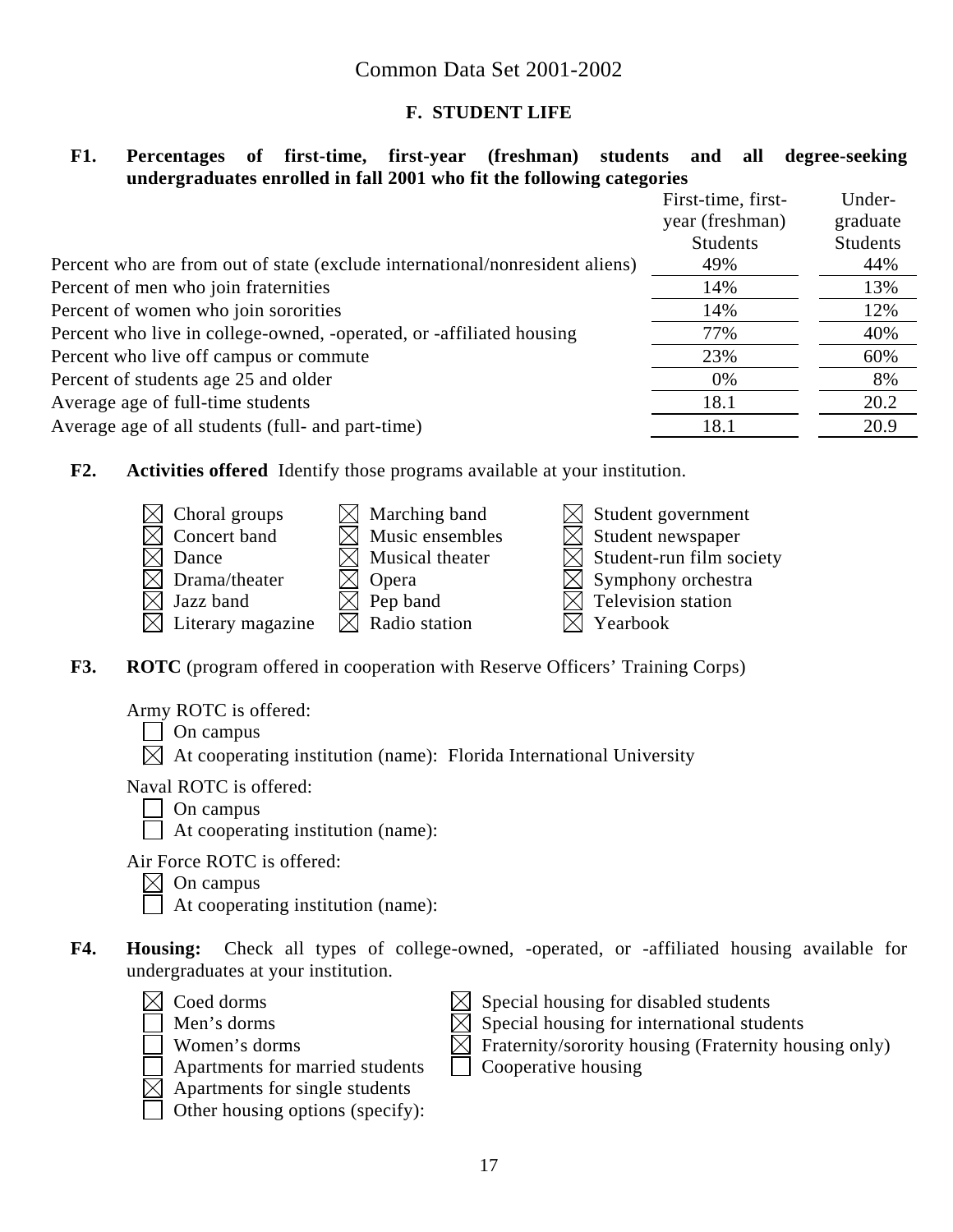## **G. ANNUAL EXPENSES**

## **Provide 2002-2003 academic year costs for the following categories that are applicable to your institution.**

#### **G1. Undergraduate full-time tuition, required fees, room and board**

List the typical tuition, required fees, and room and board for a full-time undergraduate student for the FULL 2002-2003 academic year (30 semester hours or 45 quarter hours for institutions that derive annual tuition by multiplying credit hour cost by number of credits). A full academic year refers to the period of time generally extending from September to June; usually equated to two semesters, two trimesters, three quarters, or the period covered by a four-one-four plan. Room and board is defined as double occupancy and 19 meals per week or the maximum meal plan. **Required fees** include only charges that all full-time students must pay that are *not* included in tuition (e.g., registration, health, or activity fees.) Do *not* include optional fees (e.g., parking, laboratory use).

|                                             | <b>FIRST-YEAR</b> | <b>UNDERGRADUATES</b> |
|---------------------------------------------|-------------------|-----------------------|
| PRIVATE INSTITUTIONS:                       | \$24,378          | \$24,378              |
| PUBLIC INSTITUTIONS<br>In-district:         |                   |                       |
| In-state (out-of-district):                 |                   |                       |
| Out-of-state:                               |                   |                       |
| <b>NONRESIDENT ALIENS:</b>                  | \$24,378          | \$24,378              |
| <b>REQUIRED FEES:</b>                       | \$432             | \$432                 |
| <b>ROOM AND BOARD:</b><br>(on-campus)       | \$8,062           | \$8,062               |
| <b>ROOM ONLY:</b><br>(on-campus)            | \$4,694           | \$4,694               |
| <b>BOARD ONLY:</b><br>(on-campus meal plan) | \$3,368           | \$3,368               |

Comprehensive tuition and room and board fee (if your college cannot provide separate tuition and room and board fees): <u>shipped and states</u> and states and states and states and states are stated as  $\frac{1}{2}$ **Other** and **Other** 

**G2. Number of credits per term a student can take for the stated full-time tuition**  12 minimum 20 maximum

### **G3. Do tuition and fees vary by year of study (e.g., sophomore, junior, senior)?**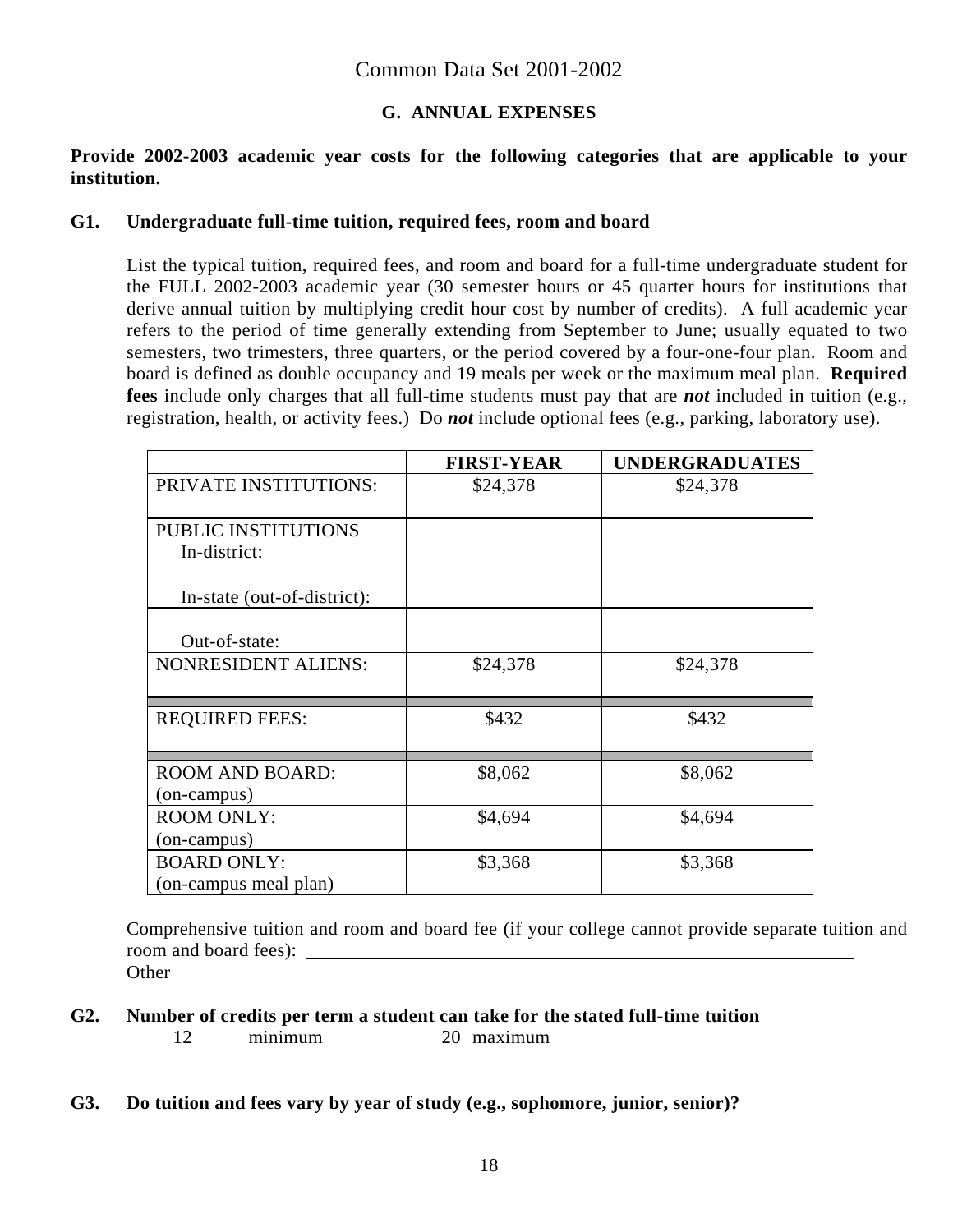

 $\overline{a}$ 

# **G4. If tuition and fees vary by undergraduate instructional program, describe briefly:**

# **G5. Provide the estimated expenses for a typical full-time undergraduate student:**

|                     | <b>Residents</b> | <b>Commuters</b><br>(living at home) | <b>Commuters</b><br>(not living at |
|---------------------|------------------|--------------------------------------|------------------------------------|
|                     |                  |                                      | home)                              |
| Books and supplies: | \$775            | \$775                                | \$775                              |
| Room only:          |                  |                                      | \$4,694                            |
| Board only:         |                  | \$1,800                              | \$3,368                            |
| Transportation:     | \$1,115          | \$1,115                              | \$1,350                            |
| Other expenses:     | \$1,215          | \$1,215                              | \$1,350                            |

## **G6. Undergraduate per-credit-hour charges:**

| <b>PRIVATE</b>              | \$1,010 |
|-----------------------------|---------|
| <b>INSTITUTIONS:</b>        |         |
|                             |         |
| PUBLIC INSTITUTIONS         |         |
| In-district:                |         |
|                             |         |
| In-state (out-of-district): |         |
|                             |         |
| Out-of-state:               |         |
| NONRESIDENT ALIENS:         | \$1,010 |
|                             |         |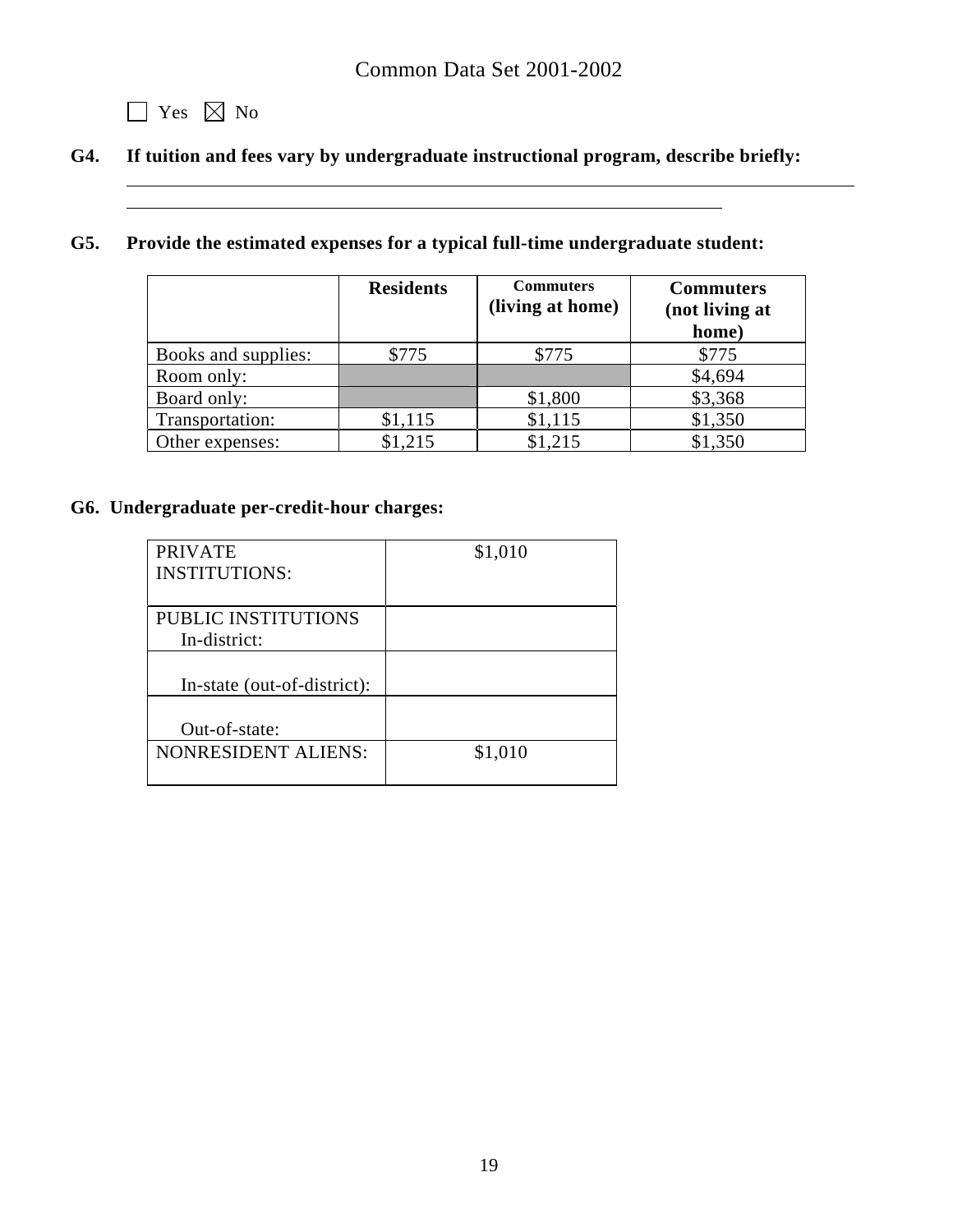## **H. FINANCIAL AID**

### **Aid Awarded to Enrolled Undergraduates**

**H1.** Enter total dollar amounts **awarded** to full-time and less than full-time degree-seeking undergraduates **(using the same cohort reported in CDS Question B1, "total degree-seeking" undergraduates)** in the following categories. Include aid awarded to international students (i.e., those not qualifying for federal aid). **Aid that is non-need-based but that was used to meet need should be reported in the need-based aid columns. (For a suggested order of precedence in assigning categories of aid to cover need, see the entry for "non-need-based gift aid" on the last page of the definitions section.)** 

Indicate academic year for which data are reported for **items H1**, **H2**, **H2A**, and **H6** below:

|                                                                                                                                                                                           | <b>Need-based</b> | Non-need-based |
|-------------------------------------------------------------------------------------------------------------------------------------------------------------------------------------------|-------------------|----------------|
|                                                                                                                                                                                           | \$                | \$             |
| <b>Scholarships/Grants</b>                                                                                                                                                                |                   |                |
| Federal                                                                                                                                                                                   | 7,498,357         | 390,273        |
| <b>State</b>                                                                                                                                                                              | 11,308,507        | 8,725,929      |
| Institutional (endowment, alumni, or other<br>institutional awards) and external funds awarded<br>by the college excluding athletic aid and tuition<br>waivers (which are reported below) | 43,413,838        | 20,890,672     |
| Scholarships/grants from external sources (e.g.<br>Kiwanis, National Merit) not awarded by the<br>college                                                                                 | 1,495,005         | 700,078        |
| <b>Total Scholarships/Grants</b>                                                                                                                                                          | 63,715,707        | 30,706,952     |
| <b>Self-Help</b>                                                                                                                                                                          |                   |                |
| Student loans from all sources (excluding parent<br>loans)                                                                                                                                | 26,337,782        | 12,120,154     |
| <b>Federal Work Study</b>                                                                                                                                                                 | 6,875,477         |                |
| State and other work study/employment                                                                                                                                                     | 266,989           | 858,889        |
| <b>Total Self-Help</b>                                                                                                                                                                    | 33,480,248        | 12,979,043     |
| <b>Parent Loans</b>                                                                                                                                                                       | 1,936,064         | 6,218,343      |
| <b>Tuition Waivers</b>                                                                                                                                                                    | 3,306,378         | 9,112,827      |
| <b>Athletic Awards</b>                                                                                                                                                                    | 2,186,871         | 4,186,992      |

 $\boxtimes$  2001-2002 estimated 2000-2001 actual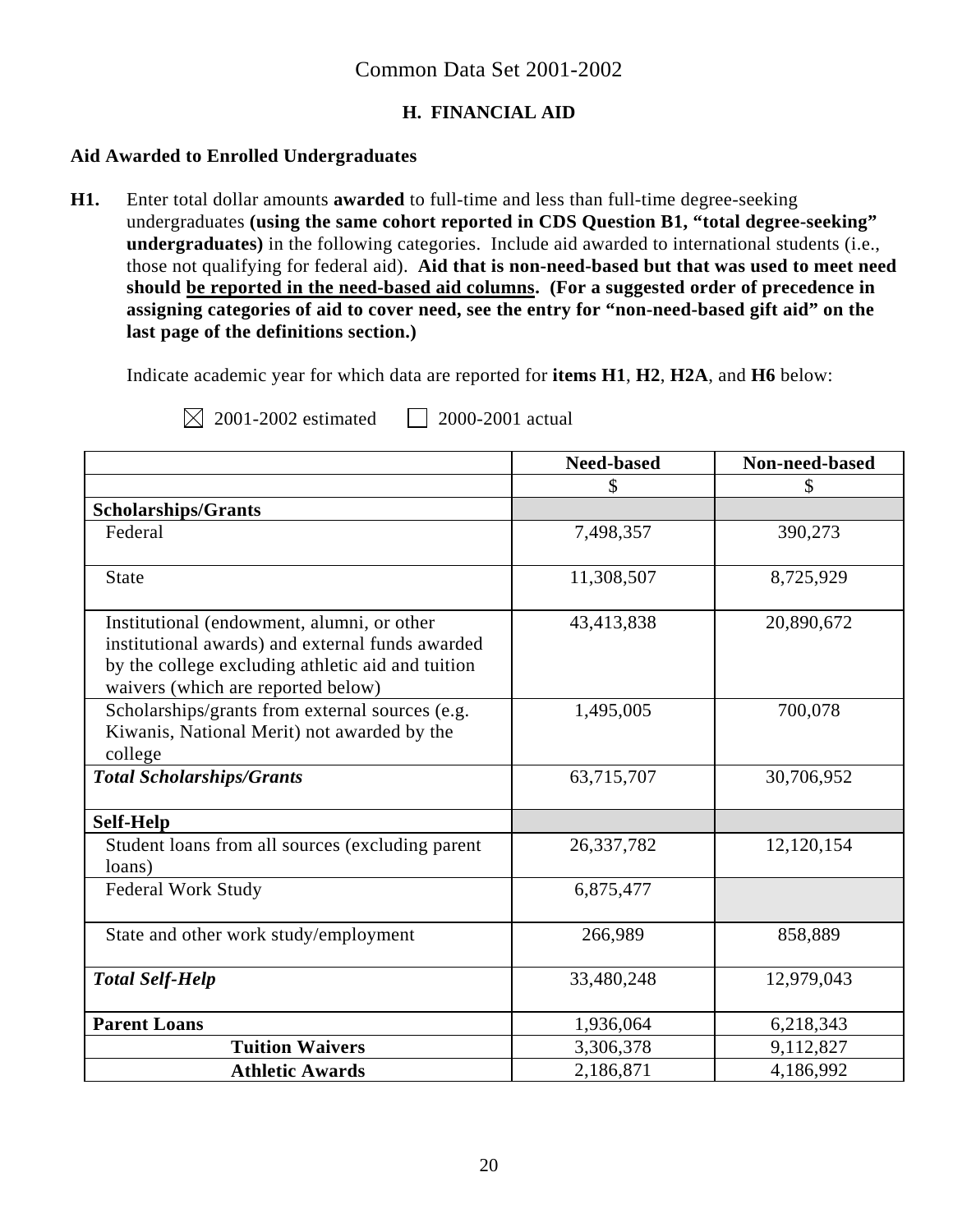**H2**. **Number of Enrolled Students Receiving Aid:** List the number of degree-seeking full-time and less-than-full-time undergraduates who applied for and received financial aid. **Aid that is nonneed-based but that was used to meet need should be counted as need-based aid.** Numbers should reflect the cohort receiving the dollars reported in H1.

Note: In the chart below, students may be counted in more than one row, and full-time freshmen should also be counted as full-time undergraduates.

|                  |                                                                                     | <b>First-time</b><br><b>Full-time</b> | <b>Full-time</b><br>Undergrad | <b>Less Than</b><br><b>Full-time</b> |
|------------------|-------------------------------------------------------------------------------------|---------------------------------------|-------------------------------|--------------------------------------|
|                  |                                                                                     | <b>Freshmen</b>                       | (Inc. Fresh)                  | <b>Undergrad</b>                     |
|                  | a) Number of degree-seeking undergraduate students (CDS                             | 2,153                                 | 8,517                         | 503                                  |
|                  | Item B1 if reporting on Fall 2001 cohort)                                           |                                       |                               |                                      |
|                  | b) Number of students in line a who were financial aid                              | 1,510                                 | 5,341                         | 143                                  |
|                  | applicants (include applicants for all types of aid)                                |                                       |                               |                                      |
|                  | c) Number of students in line <b>b</b> who were determined to                       | 1,156                                 | 4,554                         | 132                                  |
|                  | have financial need                                                                 |                                       |                               |                                      |
|                  | d) Number of students in line c who received any financial<br>aid                   | 1,156                                 | 4,553                         | 130                                  |
|                  | e) Number of students in line <b>d</b> who received any need-                       | 1,124                                 | 4,496                         | 115                                  |
|                  | based gift aid                                                                      |                                       |                               |                                      |
| f                | Number of students in line <b>d</b> who received any need-                          | 901                                   | 3,762                         | 107                                  |
|                  | based self-help aid                                                                 | 231                                   | 706                           | 10                                   |
|                  | g) Number of students in line <b>d</b> who received any non-<br>need-based gift aid |                                       |                               |                                      |
|                  | h) Number of students in line <b>d</b> whose need was fully met                     | 481                                   | 1,815                         | 20                                   |
|                  | (exclude PLUS loans, unsubsidized loans, and private                                |                                       |                               |                                      |
|                  | alternative loans).                                                                 |                                       |                               |                                      |
| $\mathbf{i}$     | On average, the percentage of need that was met of                                  | 88%                                   | 88%                           | 68%                                  |
|                  | students who received any need-based aid. Exclude any                               |                                       |                               |                                      |
|                  | resources that were awarded to replace EFC (PLUS                                    |                                       |                               |                                      |
|                  | loans, unsubsidized loans, and private alternative loans).                          |                                       |                               |                                      |
| j)               | The average financial aid package of those in line d.                               | \$20,806                              | \$21,805                      | \$14,258                             |
|                  | Exclude any resources that were awarded to replace EFC                              |                                       |                               |                                      |
|                  | (PLUS loans, unsubsidized loans, and private alternative                            |                                       |                               |                                      |
|                  | $loans.$ )                                                                          |                                       |                               |                                      |
|                  | k) Average need-based gift award of those in line e                                 | \$15,244                              | \$15,081                      | \$10,592                             |
| $\left( \right)$ | Average need-based self-help award (excluding PLUS                                  | \$5,384                               | \$6,870                       | \$5,785                              |
|                  | loans, unsubsidized loans, and private alternative loans)                           |                                       |                               |                                      |
|                  | of those in line f                                                                  |                                       |                               |                                      |
|                  | m) Average need-based loan (excluding PLUS loans,                                   | \$3,728                               | \$5,085                       | \$4,865                              |
|                  | unsubsidized loans, and private alternative loans) of                               |                                       |                               |                                      |
|                  | those in line f who received a need-based loan.                                     |                                       |                               |                                      |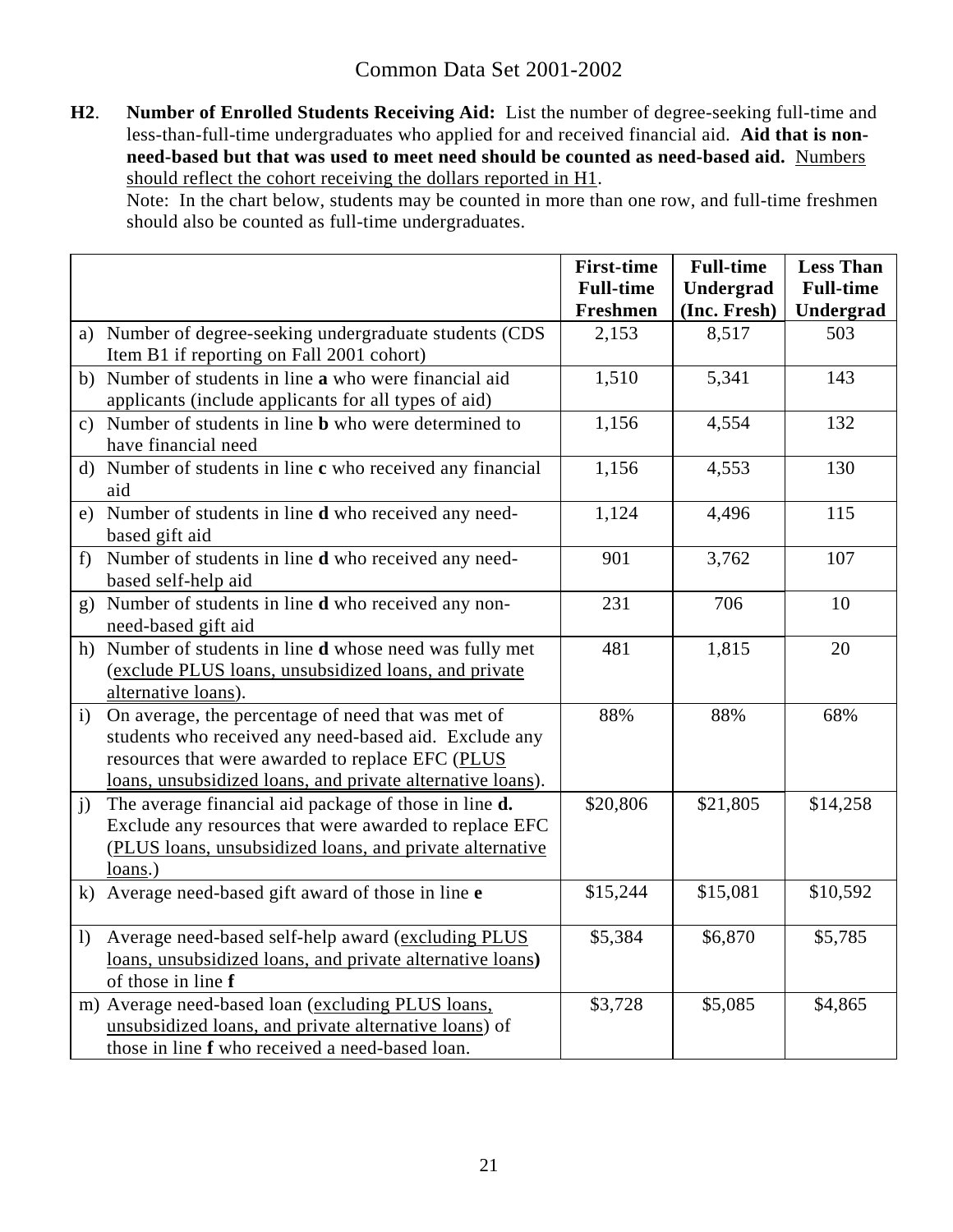**H2A**. **Number of Enrolled Students Receiving Non-need-based Grants and Scholarships:** List the number of degree-seeking full-time and less-than-full-time undergraduates who had no financial need and who received non-need-based gift aid. Numbers should reflect the cohort receiving the dollars reported in H1. Note: In the chart below, students may be counted in more than one row, and full-time freshmen should also be counted as full-time undergraduates.

|                              |                                                              | <b>First-time</b><br><b>Full-time</b><br>Freshmen | <b>Full-time</b><br>Undergrad<br>(Inc. Fresh) | <b>Less Than</b><br><b>Full-time</b><br>Undergrad |
|------------------------------|--------------------------------------------------------------|---------------------------------------------------|-----------------------------------------------|---------------------------------------------------|
|                              | n) Number of students in line a who had no financial need    | 686                                               | 2,295                                         | 34                                                |
|                              | who received non-need-based gift aid (exclude those          |                                                   |                                               |                                                   |
|                              | receiving athletic awards and tuition benefits)              |                                                   |                                               |                                                   |
|                              | o) Average dollar amount of non-need-based-gift aid awarded  | \$14,358                                          | \$13,614                                      | \$7,180                                           |
| to students in line <b>n</b> |                                                              |                                                   |                                               |                                                   |
| p)                           | Number of students in line <b>a</b> who received a non-need- | 54                                                | 218                                           | 5.                                                |
|                              | based athletic grant or scholarship                          |                                                   |                                               |                                                   |
| q)                           | Average dollar amount of non-need-based athletic grants      | \$19,665                                          | \$18,851                                      | \$15,511                                          |
|                              | and scholarships awarded to students in line <b>p</b>        |                                                   |                                               |                                                   |

- **H3.** Which needs-analysis methodology does your institution use in awarding institutional aid?
	- $\bowtie$  Federal methodology (FM) Institutional methodology (IM) Both FM and IM
- **H4.** Percent of 2001 undergraduate class who graduated between July 1, 2000 and June 30, 2001 and borrowed through any loan programs (federal, state, subsidized, unsubsidized, private etc.; exclude parent loans). Include only students who borrowed while enrolled at your institution. 57%
- **H5.** Average per-borrower cumulative undergraduate indebtedness of those in line H4; do not include money borrowed at other institutions: \$23,001

**Aid to Undergraduate Degree-seeking Nonresident Aliens** (Note: Report numbers and dollar amounts for the same academic year checked in item H1.)

**H6.** Indicate your institution's policy regarding financial aid for undergraduate degree-seeking nonresident aliens:



College-administered need-based financial aid is available

College-administered non-need-based financial aid is available

College-administered financial aid is not available

If college-administered financial aid is available for undergraduate degree-seeking nonresident aliens, provide the number of undergraduate degree-seeking nonresident aliens who received need-based or non-need-based aid: 167

Average dollar amount awarded to undergraduate degree-seeking nonresident aliens: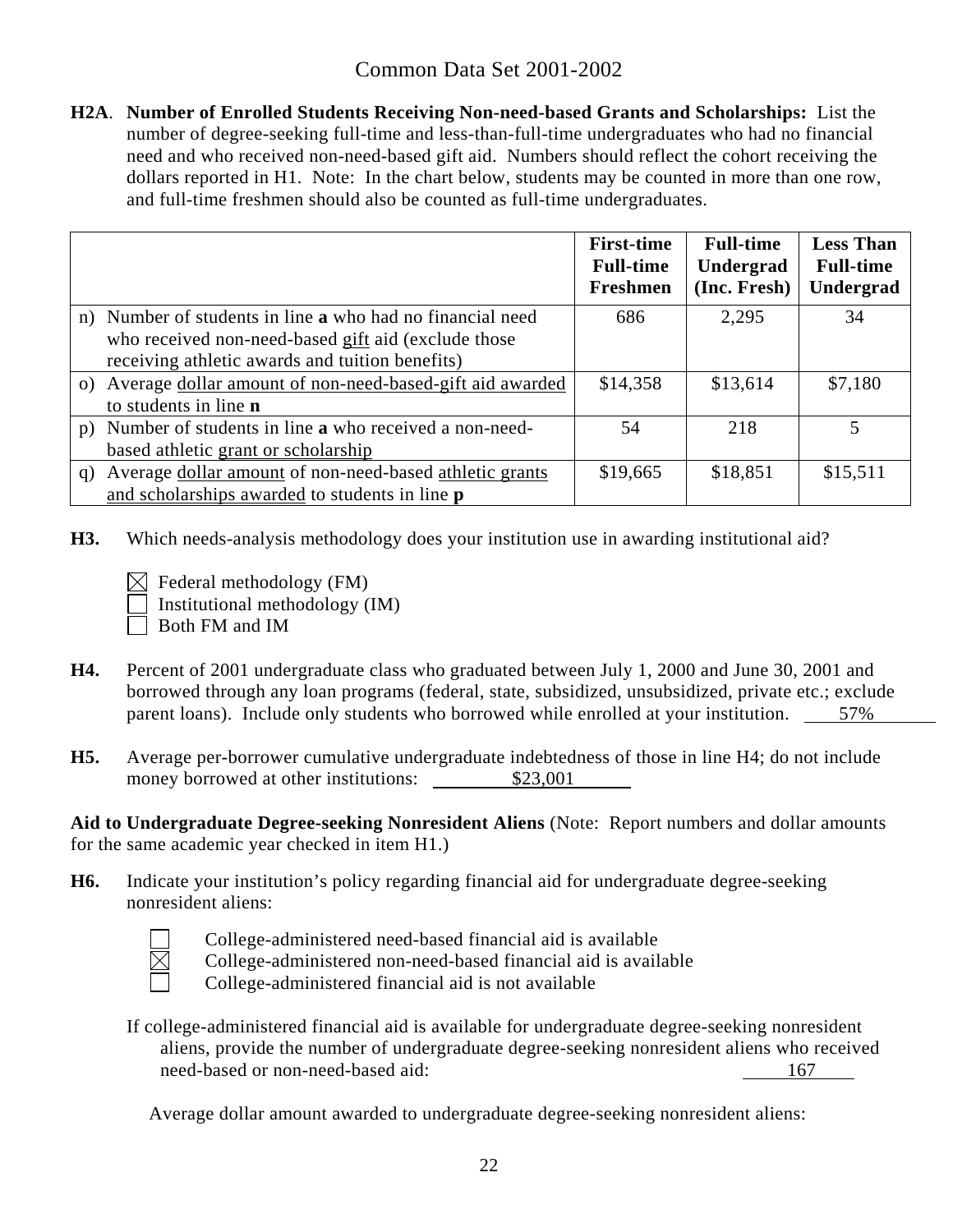\$16,143

Total dollar amount of financial aid from all sources awarded to all undergraduate degreeseeking nonresident aliens:  $$2,695,855$ 

## **Process for First-Year/Freshman Students**

**H7.** Check off all financial aid forms domestic first-year (freshman) financial aid applicants must submit:

| FAFSA                                                |
|------------------------------------------------------|
| Institution's own financial aid form                 |
| <b>CSS/Financial Aid PROFILE</b>                     |
| State aid form                                       |
| Noncustodial (Divorced/Separated) Parent's Statement |
| <b>Business/Farm Supplement</b>                      |
| Other:                                               |

**H8.** Check off all financial aid forms nonresident alien first-year financial aid applicants must submit:

- Institution's own financial aid form CSS/Financial Aid PROFILE Foreign Student's Financial Aid Application Foreign Student's Certification of Finances Other: when the contract of the contract of the contract of the contract of the contract of the contract of the contract of the contract of the contract of the contract of the contract of the contract of the contract of th
- **H9.** Indicate filing dates for first-year (freshman) students:

Priority date for filing required financial aid forms: February 15 Deadline for filing required financial aid forms: None No deadline for filing required forms (applications processed on a rolling basis):

- **H10.** Indicate notification dates for first-year (freshman) students (answer a or b):
	- a. Students notified on or about (date):
	- b. Students notified on a rolling basis:  $\boxtimes$  Yes  $\Box$  No If yes, starting date: March 1
- **H11.** Indicate reply dates:

Students must reply by (date): May 1 or within weeks of notification.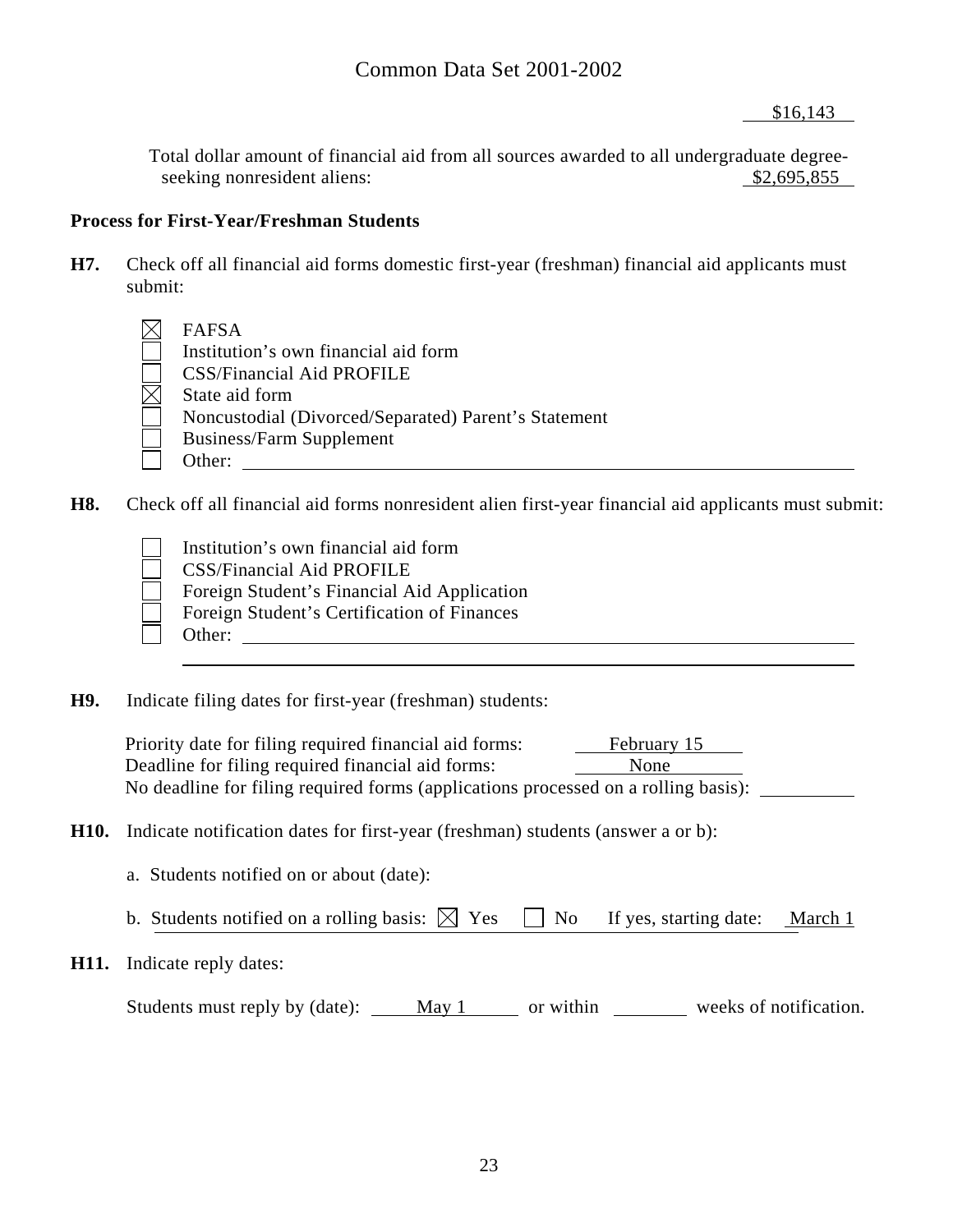# **Types of Aid Available**

Please check off all types of aid available to undergraduates at your institution:

## **H12.** Loans

## FEDERAL DIRECT STUDENT LOAN PROGRAM (DIRECT LOAN)

 Direct Subsidized Stafford Loans Direct Unsubsidized Stafford Loans Direct PLUS Loans

## FEDERAL FAMILY EDUCATION LOAN PROGRAM (FFEL)

- FFEL Subsidized Stafford Loans
- FFEL Unsubsidized Stafford Loans
- FFEL PLUS Loans



XXX

Federal Perkins Loans Federal Nursing Loans State Loans College/university loans from institutional funds Other (specify):

**H13.** Scholarships and Grants

NEED-BASED:

<u>iMOMMMM</u>

 Federal Pell SEOG State scholarships/grants Private scholarships College/university gift aid from institutional funds United Negro College Fund Federal Nursing Scholarship Other (specify):

**H14.** Check off criteria used in awarding institutional aid. Check all that apply.

| Non-need | <b>Need-based</b> |                    | Non-need | <b>Need-based</b> |                          |
|----------|-------------------|--------------------|----------|-------------------|--------------------------|
| X        | X                 | Academics          |          |                   | Leadership               |
| X        |                   | Alumni affiliation |          |                   | Minority status          |
| x        |                   | Art                |          |                   | Music/drama              |
| X        |                   | Athletics          |          |                   | Religious affiliation    |
| X        |                   | Job skills         |          |                   | State/district residency |
|          |                   | <b>ROTC</b>        |          |                   |                          |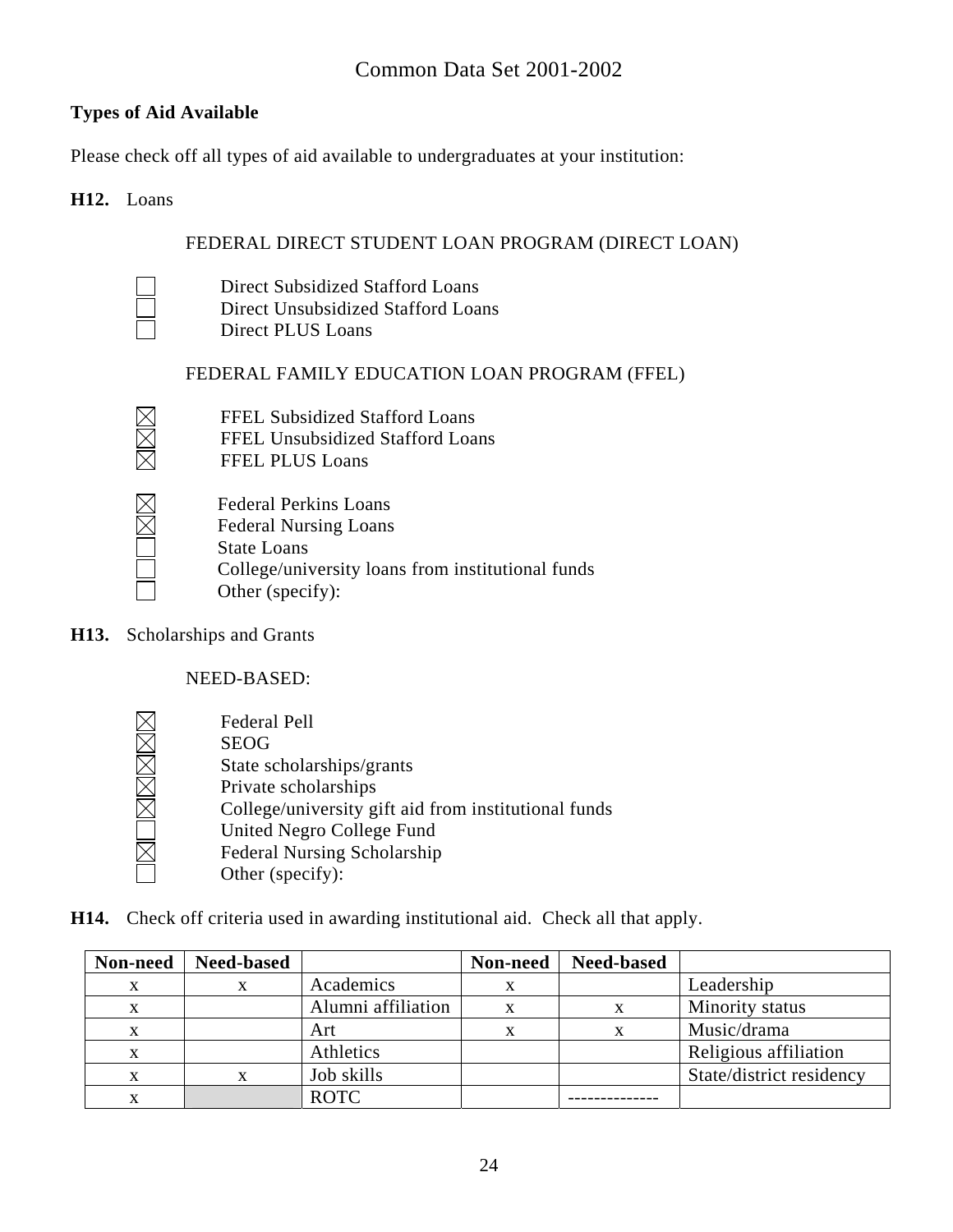# **I. INSTRUCTIONAL FACULTY AND CLASS SIZE**

## **I-1. Please report number of instructional faculty members in each category for Fall 2001.**

The following definition of instructional faculty is used by the American Association of University Professors (AAUP) in its annual Faculty Compensation Survey. Instructional Faculty is defined as those members of the instructional-research staff whose major regular assignment is instruction, including those with released time for research. Institutions are asked to EXCLUDE:

(a) instructional faculty in preclinical and clinical medicine

- (b) administrative officers with titles such as dean of students, librarian, registrar, coach, and the like, even though they may devote part of their time to classroom instruction and may have faculty status,
- (c) undergraduate or graduate students who assist in the instruction of courses, but have titles such as teaching assistant, teaching fellow, and the like
	- (d) faculty on leave without pay, and
	- (e) replacement faculty for faculty on sabbatical leave.

*Full-time:* faculty employed on a full-time basis

*Part-time*: faculty teaching less than two semesters, three quarters, two trimesters, or two four-month sessions. Also includes adjuncts and part-time instructors.

*Minority faculty*: includes faculty who designate themselves as black, non-Hispanic; American Indian or Alaskan native; Asian or Pacific Islander; or Hispanic.

*Doctorate*: includes such degrees as Doctor of Education, doctor of Juridical Science, Doctor of Public Health, and Doctor of Philosophy degree in any field such as agronomy, food technology, education, engineering, public administration, ophthalmology, or radiology.

*First-professional*: includes the fields of dentistry (DDS or DMD), medicine (MD), optometry (OD), osteopathic medicine (DO), pharmacy (DPharm or BPharm), podiatric medicine (DPM), veterinary medicine (DVM), chiropractic (DC or DCM), law (JD) and theological professions (MDiv, MHL). *Terminal degree*: the highest degree in a field: example, M. Arch (architecture) and MFA (master of fine arts).

|                                                                       | <b>Full time</b> | Part time | <b>Total</b> |
|-----------------------------------------------------------------------|------------------|-----------|--------------|
| Total number of instructional faculty<br>a)                           | 810              | 319       | 1,129        |
| Total number who are members of minority groups<br>b)                 | 178              | 73        | 251          |
| Total number who are women<br>C)                                      | 251              | 131       | 382          |
| Total number who are men<br>d)                                        | 559              | 188       | 747          |
| Total number who are non-resident aliens (international)<br>e)        | 32               | 6         | 38           |
| Total number with doctorate, first professional, or other<br>f)       | 682              | 158       | 840          |
| terminal degree                                                       |                  |           |              |
| Total number whose highest degree is a master's but not<br>g)         | 94               | 96        | 190          |
| a terminal master's                                                   |                  |           |              |
| Total number whose highest degree is a bachelor's<br>h)               | 18               | 29        | 47           |
| Total number whose highest degree is unknown or other<br>$\mathbf{i}$ | 16               | 36        | 52           |
| (Note: Items $f$ , $g$ , $h$ , and $i$ must sum up to item $a$ .)     |                  |           |              |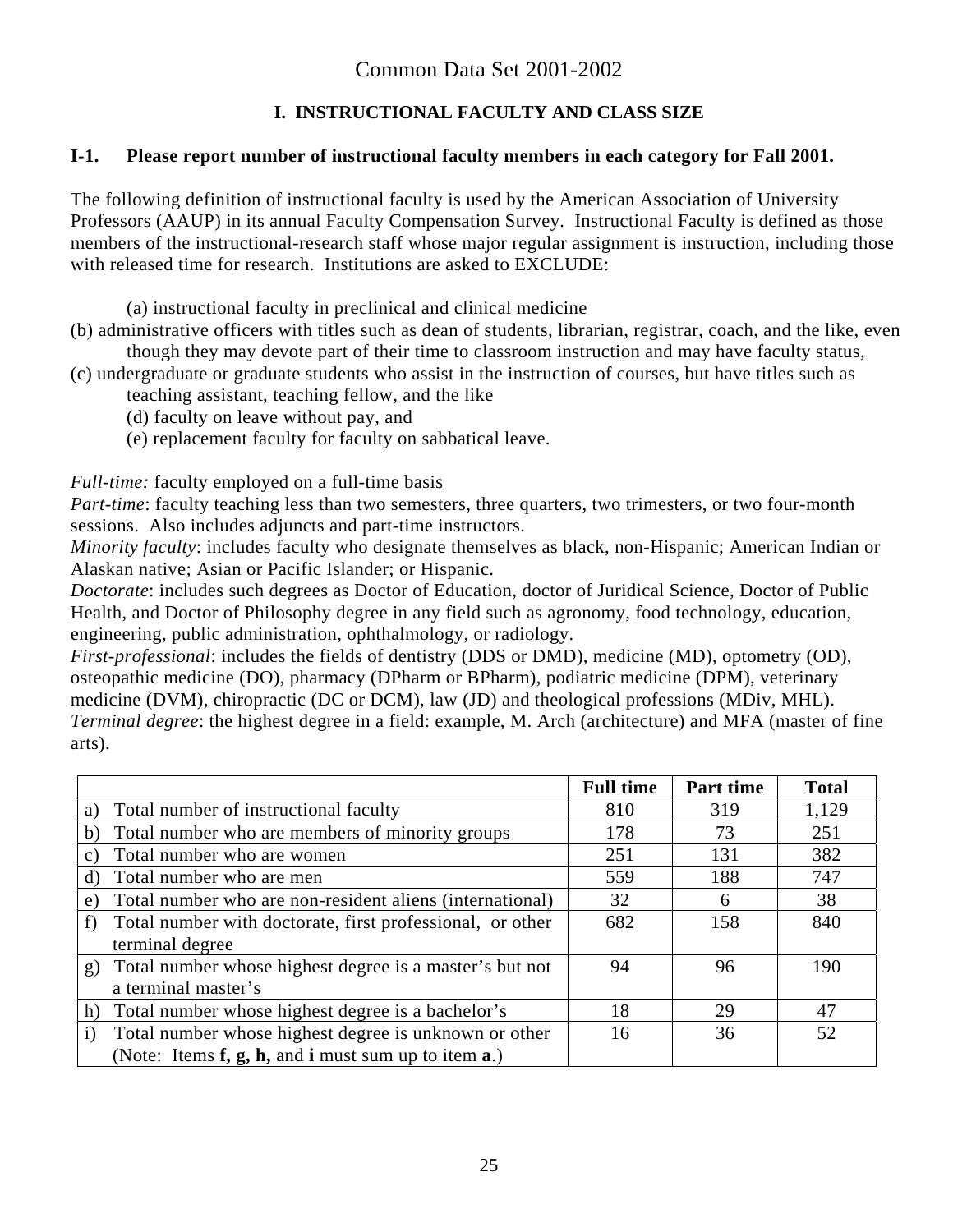## **I-2. Student to Faculty Ratio**

Report the Fall 2001 ratio of full-time equivalent students (full-time plus 1/3 part time) to full-time equivalent instructional faculty (full time plus 1/3 part time). In the ratio calculations, exclude both faculty and students in stand-alone graduate or professional programs such as medicine, law, veterinary, dentistry, social work, business, or public health in which faculty teach virtually only graduate level students. Do not count undergraduate or graduate student teaching assistants as faculty.

Fall 2001 Student to Faculty ratio: 13 to 1.

## **I-3. Undergraduate Class Size**

In the table below, please use the following definitions to report information about the size of classes and class sections offered in the Fall 2001 term.

*Class Sections:* A class section is an organized course offered for credit, identified by discipline and number, meeting at a stated time or times in a classroom or similar setting, and not a subsection such as a laboratory or discussion session. Undergraduate class sections are defined as any sections in which at least one degree-seeking undergraduate student is enrolled for credit. Exclude distance learning classes and noncredit classes and individual instruction such as dissertation or thesis research, music instruction, or one-to-one readings. Exclude students in independent study, co-operative programs, internships, foreign language taped tutor sessions, practicums, and all students in one-on-one classes. Each class section should be counted only once and should not be duplicated because of course catalog cross-listings.

*Class Subsections:* A class subsection includes any subsection of a course, such as laboratory, recitation, and discussion subsections that are supplementary in nature and are scheduled to meet separately from the lecture portion of the course. Undergraduate subsections are defined as any subsections of courses in which degree-seeking undergraduate students enrolled for credit. As above, exclude noncredit classes and individual instruction such as dissertation or thesis research, music instruction, or one-to-one readings. Each class subsection should be counted only once and should not be duplicated because of cross-listings.

Using the above definitions, please report for each of the following class-size intervals the number of *class sections* and *class subsections* offered in Fall 2001. For example, a lecture class with 800 students who met at another time in 40 separate labs with 20 students should be counted once in the "100+" column in the class section column and 40 times under the "20-29" column of the class subsections table.

## **Number of Class Sections with Undergraduates Enrolled**

| Chuci Cruguate Chubb Dime (provide Humberb) |       |         |           |           |           |       |        |       |
|---------------------------------------------|-------|---------|-----------|-----------|-----------|-------|--------|-------|
|                                             | $2-9$ | 10-19   | $20 - 29$ | $30 - 39$ | $40 - 49$ | 50-99 | $100+$ | Total |
| <b>CLASS</b>                                | 322   | 617     | 513       | 263       | 98        | 79    | 26     | 1,939 |
| <b>SECTIONS</b>                             |       |         |           |           |           |       |        |       |
|                                             |       |         |           |           |           |       |        |       |
|                                             | $2-9$ | $10-19$ | $20 - 29$ | $30 - 39$ | $40 - 49$ | 50-99 | $100+$ | Total |
| <b>CLASS SUB-</b>                           | 35    | 73      | 41        |           |           |       |        | 168   |
| <b>SECTIONS</b>                             |       |         |           |           |           |       |        |       |

### **Undergraduate Class Size (provide numbers)**

## **J. DEGREES CONFERRED**

**Degrees conferred between July 1, 2000 and June 30, 2001**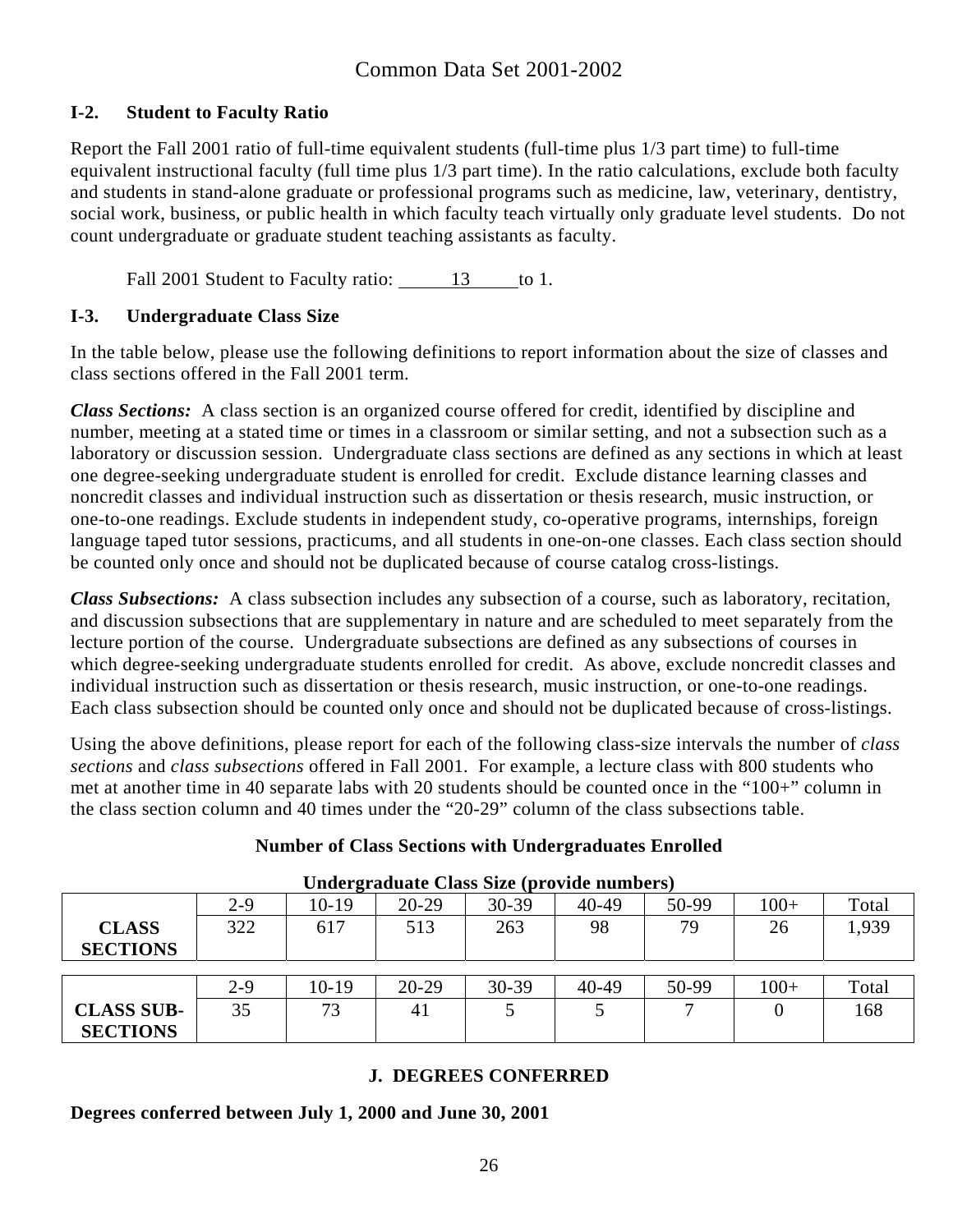## **Reference: IPEDS Completions, Part A**

For each of the following discipline areas, provide the percentage of diplomas/certificates, associate, and bachelor's degrees awarded.

| Category                                           | Diploma/<br>certificates | <b>Associate</b> | <b>Bachelor's</b> | <b>CIP</b> categories to<br>include here |
|----------------------------------------------------|--------------------------|------------------|-------------------|------------------------------------------|
| Agriculture                                        |                          |                  |                   | 1 and 2                                  |
| Architecture                                       |                          |                  | 2%                | $\overline{4}$                           |
| Area and ethnic studies                            |                          |                  | 0%                | $\overline{5}$                           |
| Biological/life sciences                           |                          |                  | 8%                | 26                                       |
|                                                    |                          |                  |                   | 8 and 52                                 |
| Business/marketing<br>Communications/communication | 33%                      |                  | 24%<br>7%         | 9 and 10                                 |
|                                                    |                          |                  |                   |                                          |
| technologies                                       |                          |                  |                   |                                          |
| Computer and information sciences                  | 50%                      |                  | 3%                | 11                                       |
| Education                                          |                          |                  | 4%                | 13                                       |
| Engineering/engineering technologies               |                          |                  | 9%                | 14 and 15                                |
| English                                            |                          |                  | 2%                | 23                                       |
| Foreign languages and literature                   |                          |                  | 0%                | 16                                       |
| Health professions and related sciences            |                          |                  | 8%                | 51                                       |
| Home economics and vocational home                 |                          |                  |                   | 19 and 20                                |
| economics                                          |                          |                  |                   |                                          |
| Interdisciplinary studies                          |                          |                  |                   | 30                                       |
| Law/legal studies                                  |                          |                  | 1%                | 22                                       |
| Liberal arts/general studies                       |                          |                  | 2%                | 24                                       |
| Library science                                    |                          |                  |                   | 25                                       |
| <b>Mathematics</b>                                 |                          |                  | 0%                | $\overline{27}$                          |
| Military science and technologies                  |                          |                  |                   | 28 and 29                                |
| Natural resources/environmental science            |                          |                  | 0%                | $\overline{3}$                           |
| Parks and recreation                               |                          |                  |                   | 31                                       |
| Personal and miscellaneous services                |                          |                  |                   | 12                                       |
| Philosophy, religion, theology                     |                          |                  | 1%                | 38 and 39                                |
| Physical sciences                                  |                          |                  | 2%                | 40 and 41                                |
| Protective services/public administration          |                          |                  | 0%                | 43 and 44                                |
| Psychology                                         |                          |                  | 7%                | 42                                       |
| Social sciences and history                        |                          |                  | 7%                | 45                                       |
| Trade and industry                                 |                          |                  |                   | 46, 47, 48, and 49                       |
| Visual and performing arts                         | 17%                      |                  | 12%               | 50                                       |
| Other                                              |                          |                  |                   |                                          |
| <b>TOTAL</b>                                       | 100%                     | 100%             | 100%              |                                          |

## **Changes to the Common Data Set 2001-2002**

## **Summary of changes to the Common Data Set for 2001-2002**

Dates have been changed to reflect **Fall 2001** and academic year **2001-02** (except for Section G, Annual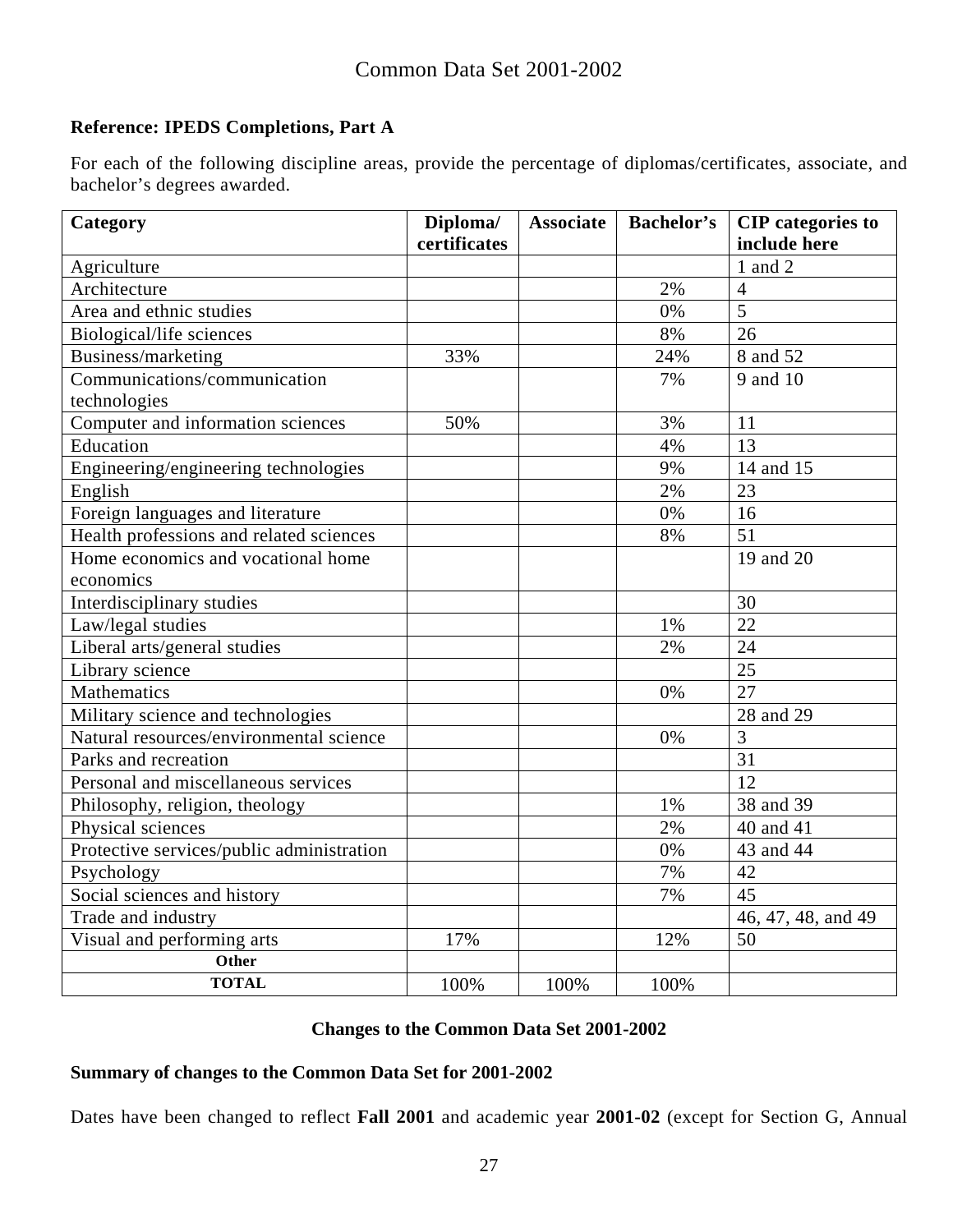Expenses, which asks for figures for the 2002-2003 academic year).

Item **B1**, enrollment

Item **B2**, enrollment by racial/ethnic category

Item **B3**, degrees awarded (July 1, 2000, to June 30, 2001)

**Items** B4 **through** B11**, graduation rates for 1995 cohort (bachelor's or equivalent programs)** 

Items **B12** through **B21**, graduation rates for 1998 cohort (for two-year institutions)

Item **B22**, retention rates for cohort entering in fall 2000

Item **C1**, freshman applications, fall 2001

Item **C2**, wait-list for fall 2001 admission

Items **C9** through **C12**, freshman profile

- Item **C21**, early decision program
- Item **D2**, transfer student applications, fall 2001
- Item **F1**, student life
- Item **H1**, financial aid data (2000-2001 final figures or 2001-2002 estimated figures)
- Item **H2**, fall 2001 cohort
- Item **H4**, undergraduate class graduating between July 1, 2000 and June 30, 2001
- Item **I1**, instructional faculty
- Item **I2**, student-faculty ratio
- Item **I3**, undergraduate class size
- Item **J1**, degrees conferred between July 1, 2000 and June 30, 2001

In CDS item **B2**, Enrollment by Racial/Ethnic Category, instructions have been clarified. The third column, **Total Undergraduates**, should be completed only if data is not available for the first two columns. Degree-seeking undergraduates should include the degree-seeking, first-time, first-year students reported in the first column. The third column should include both degree-seeking and non-degree-seeking students.

In **Section G**, for institutions that calculate annual tuition by multiplying the credit hour cost by the number of credits, the instructions now specify **30 semester hours** or **45 quarter hours** for the full academic year.

The definition for "**indebtedness**" has been modified to cover student loans co-signed by a parent. The definition now reads, "Aggregate dollar amount borrowed through any loan programs (federal, state, subsidized, unsubsidized, private, etc.; excluding parent loans) while the student was enrolled at an institution. Student loans co-signed by a parent are assumed to be the responsibility of the student and **should** be included."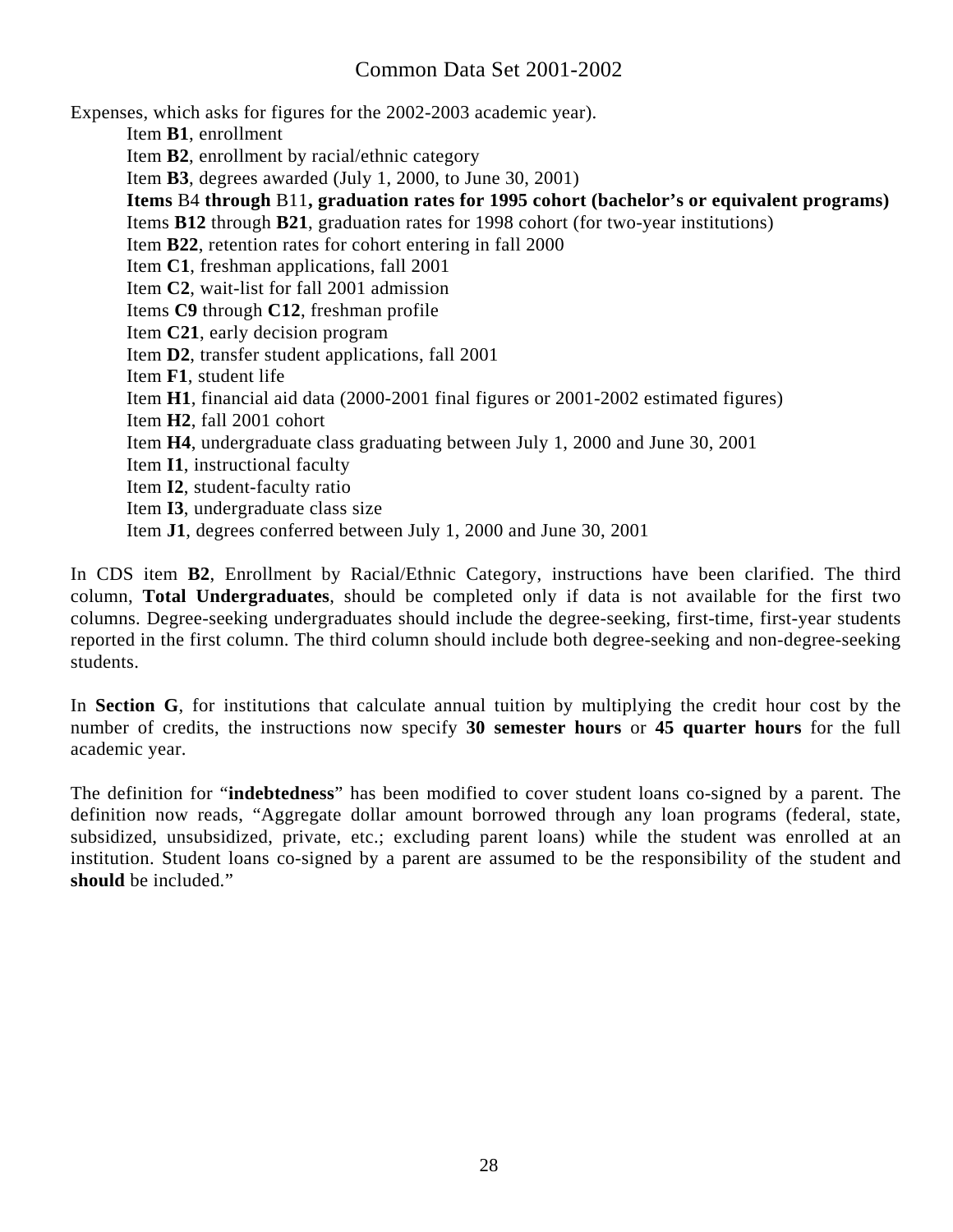### **Definitions**

## ♦ **All definitions related to the financial aid section appear at the end of the Definitions document.**

♦ Items preceded by an asterisk (\*) represent definitions agreed to among publishers which do not appear on the CDS document but may be present on individual publishers' surveys.

**\*Academic advisement:** Plan under which each student is assigned to a faculty member or a trained adviser, who, through regular meetings, helps the student plan and implement immediate and long-term academic and vocational goals.

**Accelerated program:** Completion of a college program of study in fewer than the usual number of years, most often by attending summer sessions and carrying extra courses during the regular academic term**.** 

**Admitted student:** Applicant who is offered admission to a degree-granting program at your institution.

**\*Adult student services:** Admission assistance, support, orientation, and other services expressly for adults who have started college for the first time, or who are re-entering after a lapse of a few years.

**American Indian or Alaska native:** A person having origins in any of the original peoples of North America and who maintains cultural identification through tribal affiliation or community recognition.

**Applicant (first-time, first year):** An individual who has fulfilled the institution's requirements to be considered for admission (including payment or waiving of the application fee, if any) and who has been notified of one of the following actions: admission, nonadmission, placement on waiting list, or application withdrawn (by applicant or institution).

**Application fee:** That amount of money that an institution charges for processing a student's application for acceptance. This amount is *not* creditable toward tuition and required fees, nor is it refundable if the student is not admitted to the institution.

**Asian or Pacific Islander:** A person having origins in any of the original peoples of the Far East, Southeast Asia, the Indian Subcontinent, or Pacific Islands. This includes people from China, Japan, Korea, the Philippine Islands, American Samoa, India, and Vietnam.

**Associate degree:** An award that normally requires at least two but less than four years of full-time equivalent college work.

**Bachelor's degree:** An award (baccalaureate or equivalent degree, as determined by the Secretary of the U.S. Department of Education) that normally requires at least four years but *not* more than five years of full-time equivalent college-level work. This includes ALL bachelor's degrees conferred in a five-year cooperative (work-study plan) program. (A cooperative plan provides for alternate class attendance and employment in business, industry, or government; thus, it allows students to combine actual work experience with their college studies.) Also, it includes bachelor's degrees in which the normal four years of work are completed in three years.

**Black, non-Hispanic:** A person having origins in any of the black racial groups of Africa (except those of Hispanic origin).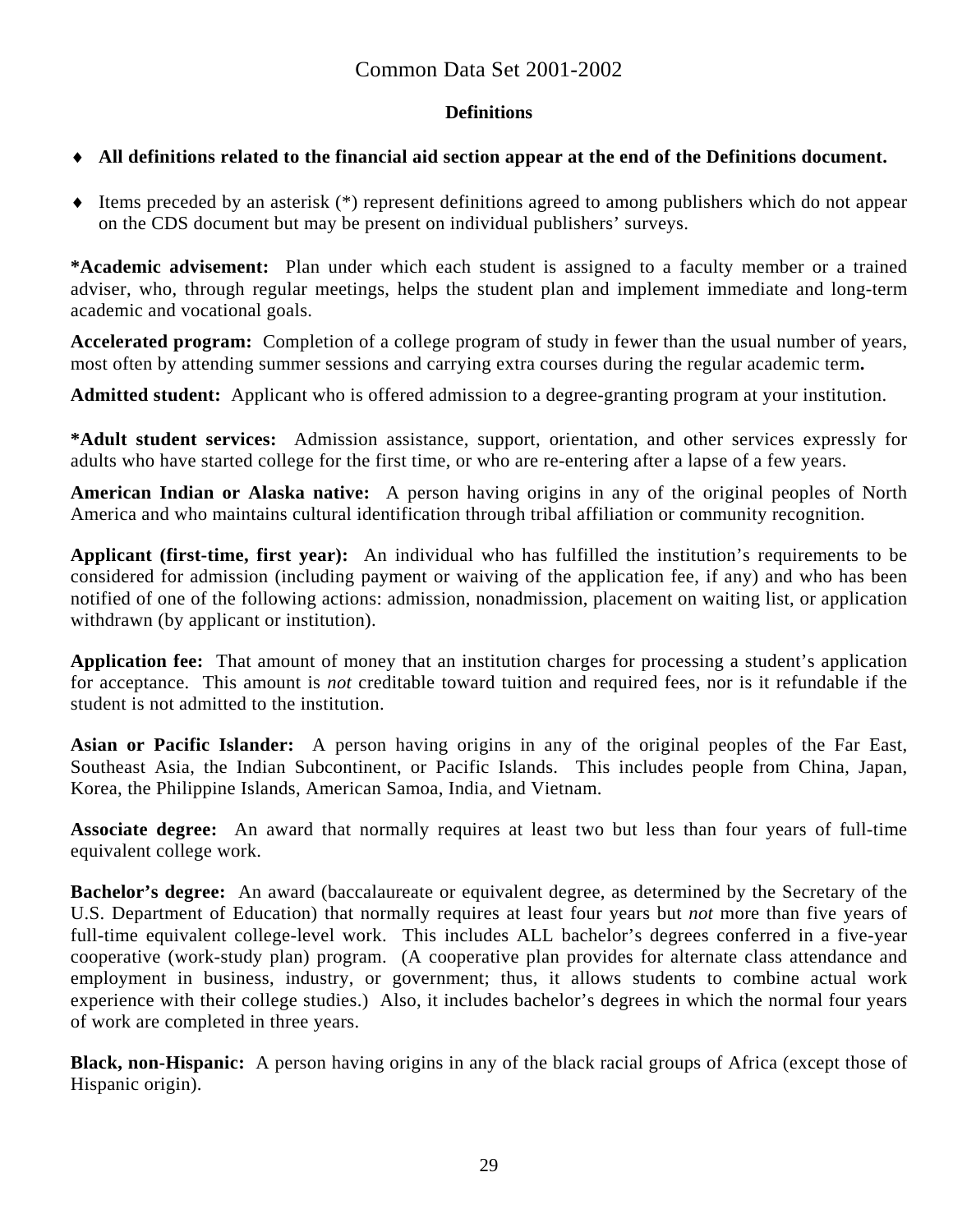**Board (charges):** Assume average cost for 19 meals per week or the maximum meal plan.

**Books and supplies (costs):** Average cost of books and supplies. Do not include unusual costs for special groups of students (e.g., engineering or art majors), unless they constitute the majority of students at your institution.

**Calendar system:** The method by which an institution structures most of its courses for the academic year.

**\*Career and placement services:** A range of services, including (often) the following: coordination of visits of employers to campus; aptitude and vocational testing; interest inventories, personal counseling; help in resume writing, interviewing, launching the job search; listings for those students desiring employment and those seeking permanent positions; establishment of a permanent reference folder; career resource materials.

**Carnegie units:** One year of study or the equivalent in a secondary school subject.

#### **Certificate:** See **Postsecondary award, certificate, or diploma.**

**Class rank:** The relative numerical position of a student in his or her graduating class, calculated by the high school on the basis of grade-point average, whether weighted or unweighted.

**College-preparatory program:** Courses in academic subjects (English, history and social studies, foreign languages, mathematics, science, and the arts) that stress preparation for college or university study.

**Common Application:** The standard application form distributed by the National Association of Secondary School Principals for a large number of private colleges who are members of the Common Application Group.

**\*Community service program:** Referral center for students wishing to perform volunteer work in the community or participate in volunteer activities coordinated by academic departments.

**Commuter:** A student who lives off campus in housing that is not owned by, operated by, or affiliated with the college. This category includes students who commute from home and students who have moved to the area to attend college.

**Contact hour:** A unit of measure that represents an hour of scheduled instruction given to students. Also referred to as clock hour.

**Continuous basis (for program enrollment):** A calendar system classification that is used by institutions that enroll students at any time during the academic year. For example, a cosmetology school or a word processing school might allow students to enroll and begin studies at various times, with no requirement that classes begin on a certain date.

**Cooperative housing:** College-owned, -operated, or -affiliated housing in which students share room and board expenses and participate in household chores to reduce living expenses.

**Cooperative (work-study plan) program:** A program that provides for alternate class attendance and employment in business, industry, or government.

**\*Counseling service:** Activities designed to assist students in making plans and decisions related to their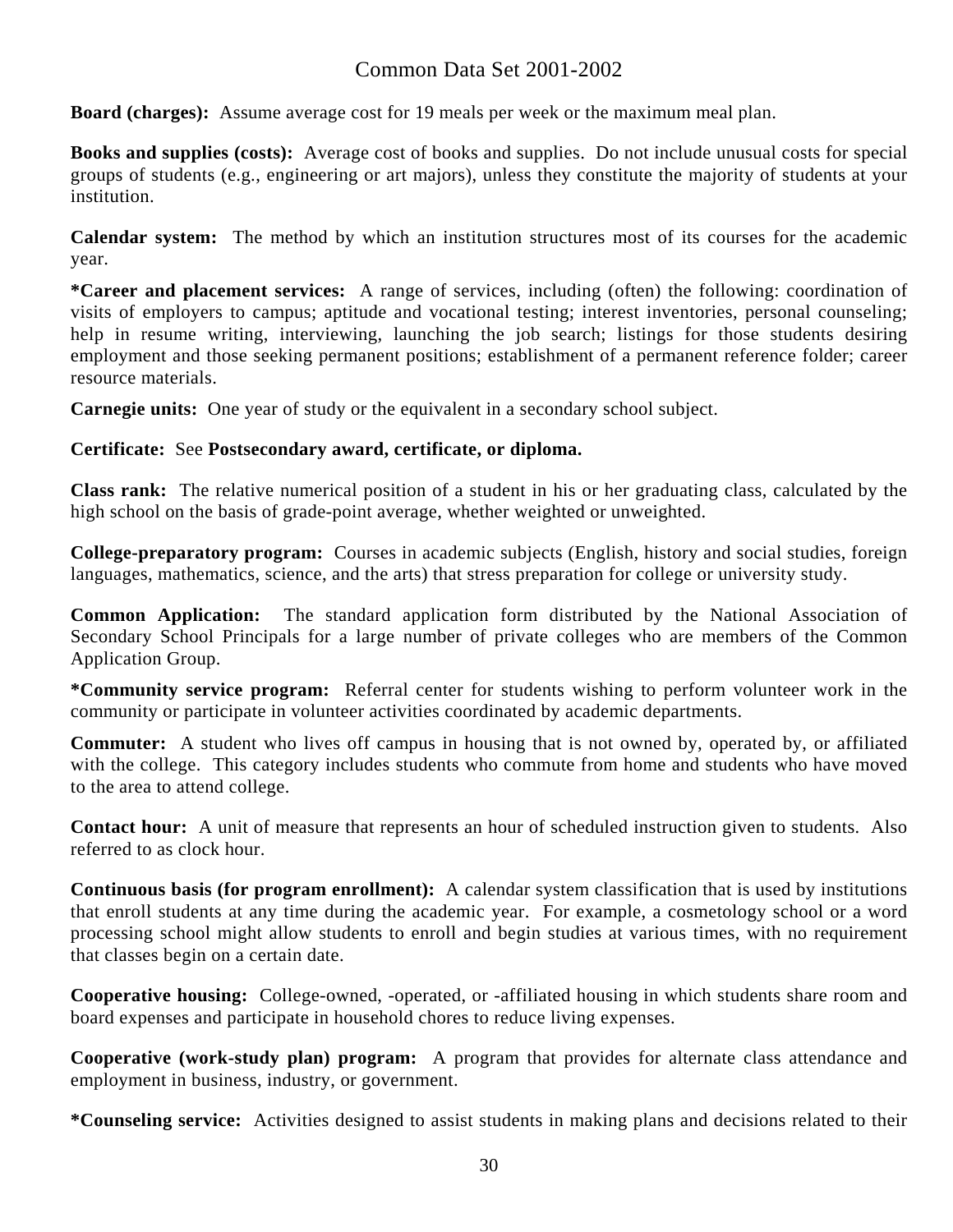education, career, or personal development.

**Credit:** Recognition of attendance or performance in an instructional activity (course or program) that can be applied by a recipient toward the requirements for a degree, diploma, certificate, or other formal award.

**Credit course:** A course that, if successfully completed, can be applied toward the number of courses required for achieving a degree, diploma, certificate, or other formal award.

**Credit hour:** A unit of measure representing an hour (50 minutes) of instruction over a 15-week period in a semester or trimester system or a 10-week period in a quarter system. It is applied toward the total number of hours needed for completing the requirements of a degree, diploma, certificate, or other formal award.

**Cross-registration:** A system whereby students enrolled at one institution may take courses at another institution without having to apply to the second institution.

**Deferred admission:** The practice of permitting admitted students to postpone enrollment, usually for a period of one academic term or one year.

**Degree:** An award conferred by a college, university, or other postsecondary education institution as official recognition for the successful completion of a program of studies.

**Degree-seeking students:** Students enrolled in courses for credit who are recognized by the institution as seeking a degree or formal award. At the undergraduate level, this is intended to include students enrolled in vocational or occupational programs.

**Differs by program (calendar system):** A calendar system classification that is used by institutions that have occupational/vocational programs of varying length. These schools may enroll students at specific times depending on the program desired. For example, a school might offer a two-month program in January, March, May, September, and November; and a three-month program in January, April, and October.

#### **Diploma:** See **Postsecondary award, certificate, or diploma.**

**Distance learning:** An option for earning course credit at off-campus locations via cable television, internet, satellite classes, videotapes, correspondence courses, or other means.

**Doctoral degree:** The highest award a student can earn for graduate study. The doctoral degree classification includes such degrees as Doctor of Education, Doctor of Juridical Science, Doctor of Public Health, and the Doctor of Philosophy degree in any field such as agronomy, food technology, education, engineering, public administration, ophthalmology, or radiology. For the Doctor of Public Health degree, the prior degree is generally earned in the closely related field of medicine or in sanitary engineering.

**Double major:** Program in which students may complete two undergraduate programs of study simultaneously.

**Dual enrollment:** A program through which high school students may enroll in college courses while still enrolled in high school. Students are not required to apply for admission to the college in order to participate.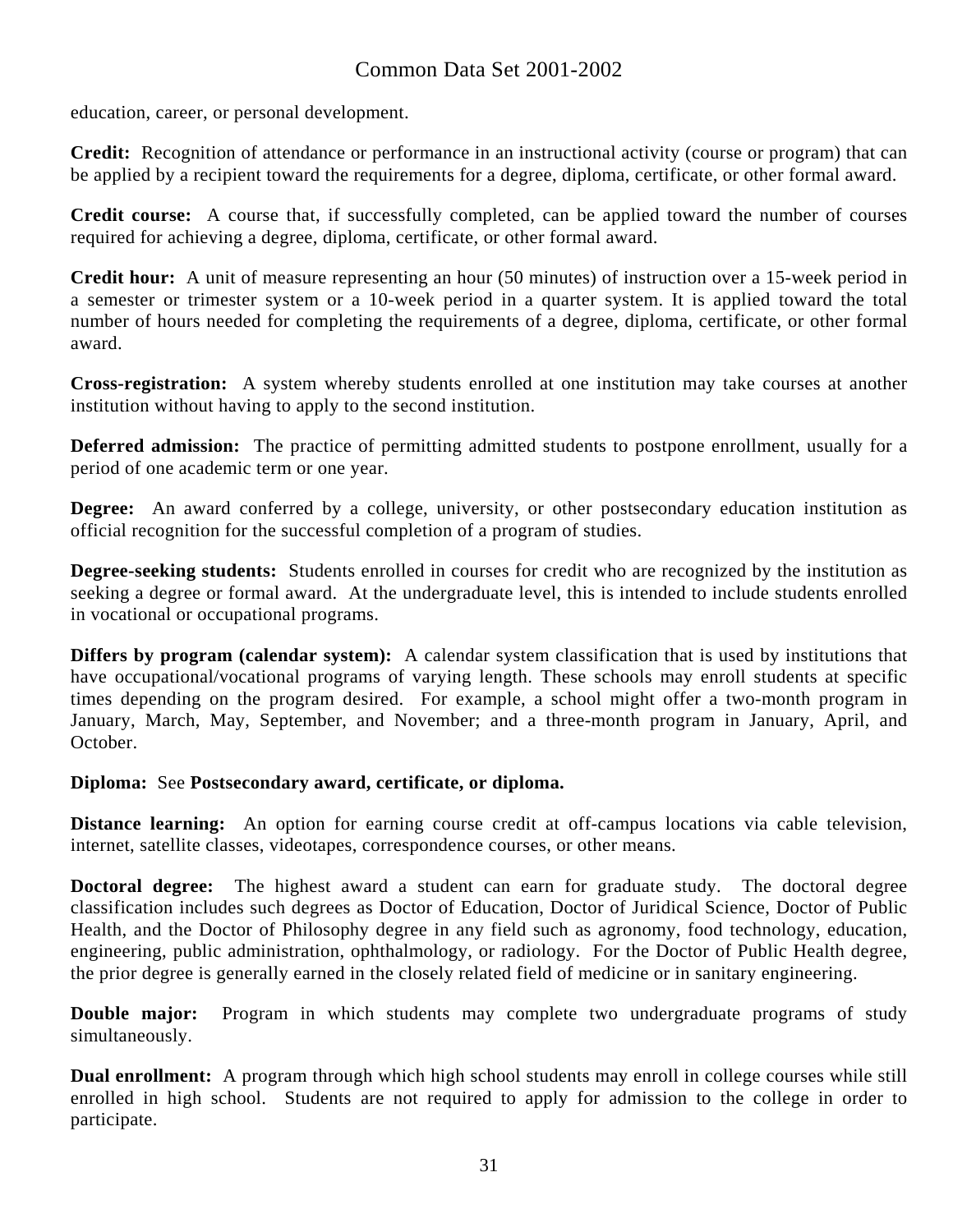**Early action plan:** An admission plan that allows students to apply and be notified of an admission decision well in advance of the regular notification dates. If admitted, the candidate is not committed to enroll; the student may reply to the offer under the college's regular reply policy.

**Early admission:** A policy under which students who have not completed high school are admitted and enroll full time in college, usually after completion of their junior year.

**Early decision plan:** A plan that permits students to apply and be notified of an admission decision (and financial aid offer if applicable) well in advance of the regular notification date. Applicants agree to accept an offer of admission and, if admitted, to withdraw their applications from other colleges. There are three possible decisions for early decision applicants: admitted, denied, or not admitted but forwarded for consideration with the regular applicant pool, without prejudice.

**English as a Second Language (ESL):** A course of study designed specifically for students whose native language is not English.

**Exchange student program-domestic:** Any arrangement between a student and a college that permits study for a semester or more at another college **in the United States** without extending the amount of time required for a degree. **See also Study abroad**.

**External degree program:** A program of study in which students earn credits toward a degree through independent study, college courses, proficiency examinations, and personal experience. External degree programs require minimal or no classroom attendance.

**Extracurricular activities (as admission factor):** Special consideration in the admissions process given for participation in both school and nonschool-related activities of interest to the college, such as clubs, hobbies, student government, athletics, performing arts, etc.

**First professional certificate (postdegree):** An award that requires completion of an organized program of study designed for persons who have completed the first professional degree. Examples could be refresher courses or additional units of study in a specialty or subspecialty.

**First professional degree:** An award in one of the following fields: Chiropractic (DC, DCM), dentistry (DDS, DMD), medicine (MD), optometry (OD), osteopathic medicine (DO), rabbinical and Talmudic studies (MHL, Rav), Pharmacy (BPharm, PharmD), podiatry (PodD, DP, DPM), veterinary medicine (DVM), law (LLB, JD), divinity/ministry (BD, MDiv).

**First-time student:** A student attending any institution for the first time at the level enrolled. Includes students enrolled in the fall term who attended a postsecondary institution for the first time at the same level in the prior summer term. Also includes students who entered with advanced standing (college credit earned before graduation from high school).

**First-time, first-year (freshman) student:** A student attending any institution for the first time at the undergraduate level. Includes students enrolled in the fall term who attended college for the first time in the prior summer term. Also includes students who entered with advanced standing (college credits earned before graduation from high school).

**First-year student:** A student who has completed less than the equivalent of 1 full year of undergraduate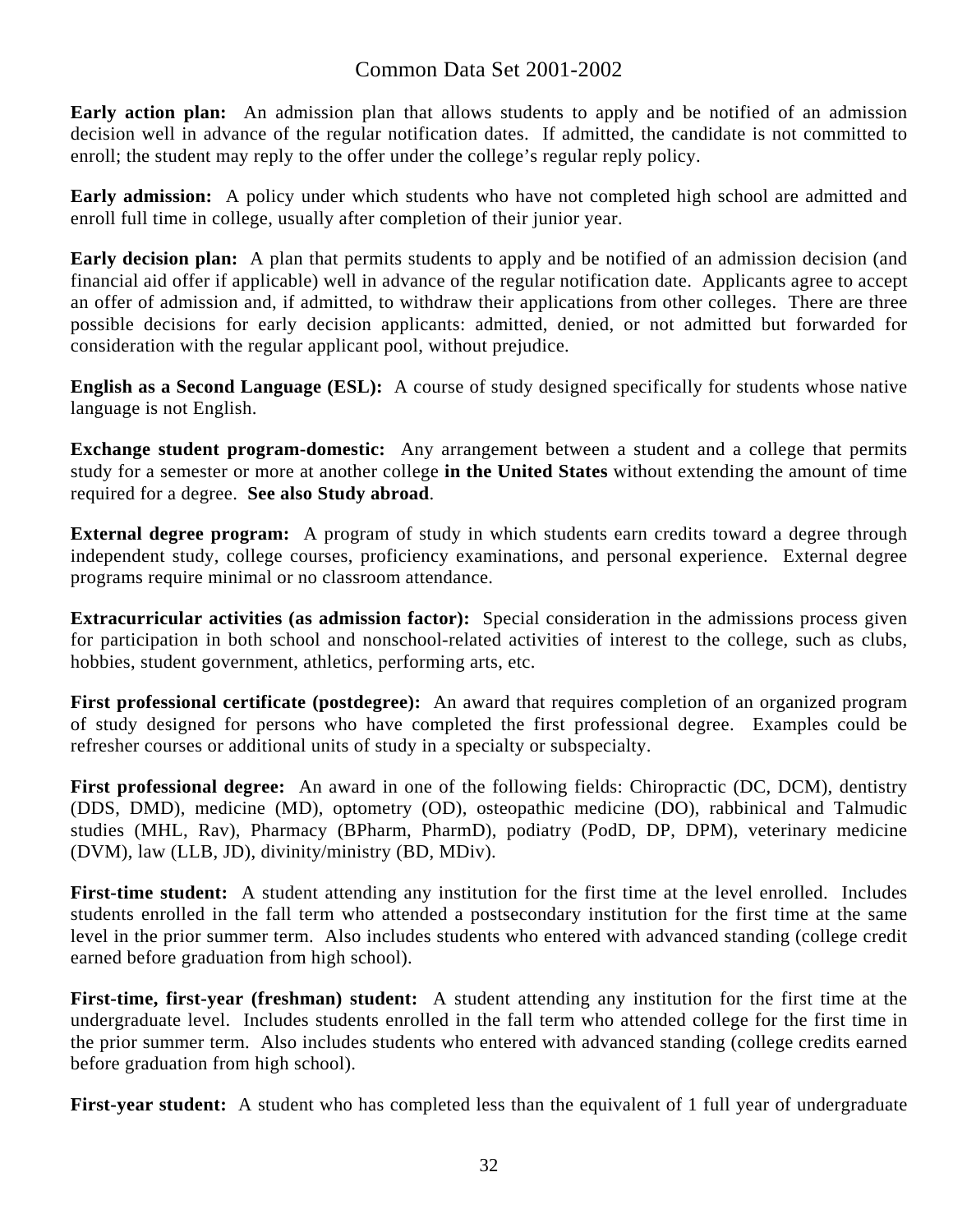work; that is, less than 30 semester hours (in a 120-hour degree program) or less than 900 contact hours.

**Freshman:** A first-year undergraduate student.

**\*Freshman/new student orientation:** Orientation addressing the academic, social, emotional, and intellectual issues involved in beginning college. May be a few hours or a few days in length; at some colleges, there is a fee.

**Full-time student (undergraduate):** A student enrolled for 12 or more semester credits, 12 or more quarter credits, or 24 or more contact hours a week each term.

**Geographical residence (as admission factor):** Special consideration in the admission process given to students from a particular region, state, or country of residence.

**Grade-point average (academic high school GPA):** The sum of grade points a student has earned in secondary school divided by the number of courses taken. The most common system of assigning numbers to grades counts four points for an A, three points for a B, two points for a C, one point for a D, and no points for an E or F. Unweighted GPA's assign the same weight to each course. Weighting gives students additional points for their grades in advanced or honors courses.

**Graduate student:** A student who holds a bachelor's or first professional degree, or equivalent, and is taking courses at the post-baccalaureate level.

**\*Health services:** Free or low cost on-campus primary and preventive health care available to students.

**High school diploma or recognized equivalent:** A document certifying the successful completion of a prescribed secondary school program of studies, or the attainment of satisfactory scores on the Tests of General Educational Development (GED), or another state-specified examination.

**Hispanic:** A person of Mexican, Puerto Rican, Cuban, Central or South American, or other Spanish culture or origin, regardless of race.

**Honors program:** Any special program for very able students offering the opportunity for educational enrichment, independent study, acceleration, or some combination of these.

**Independent study:** Academic work chosen or designed by the student with the approval of the department concerned, under an instructor's supervision, and usually undertaken outside of the regular classroom structure.

**In-state tuition:** The tuition charged by institutions to those students who meet the state's or institution's residency requirements.

### **International student:** See **Nonresident alien.**

**Internship:** Any short-term, supervised work experience usually related to a student's major field, for which the student earns academic credit. The work can be full- or part-time, on- or off-campus, paid or unpaid.

**\*Learning center:** Center offering assistance through tutors, workshops, computer programs, or audiovisual equipment in reading, writing, math, and skills such as taking notes, managing time, taking tests.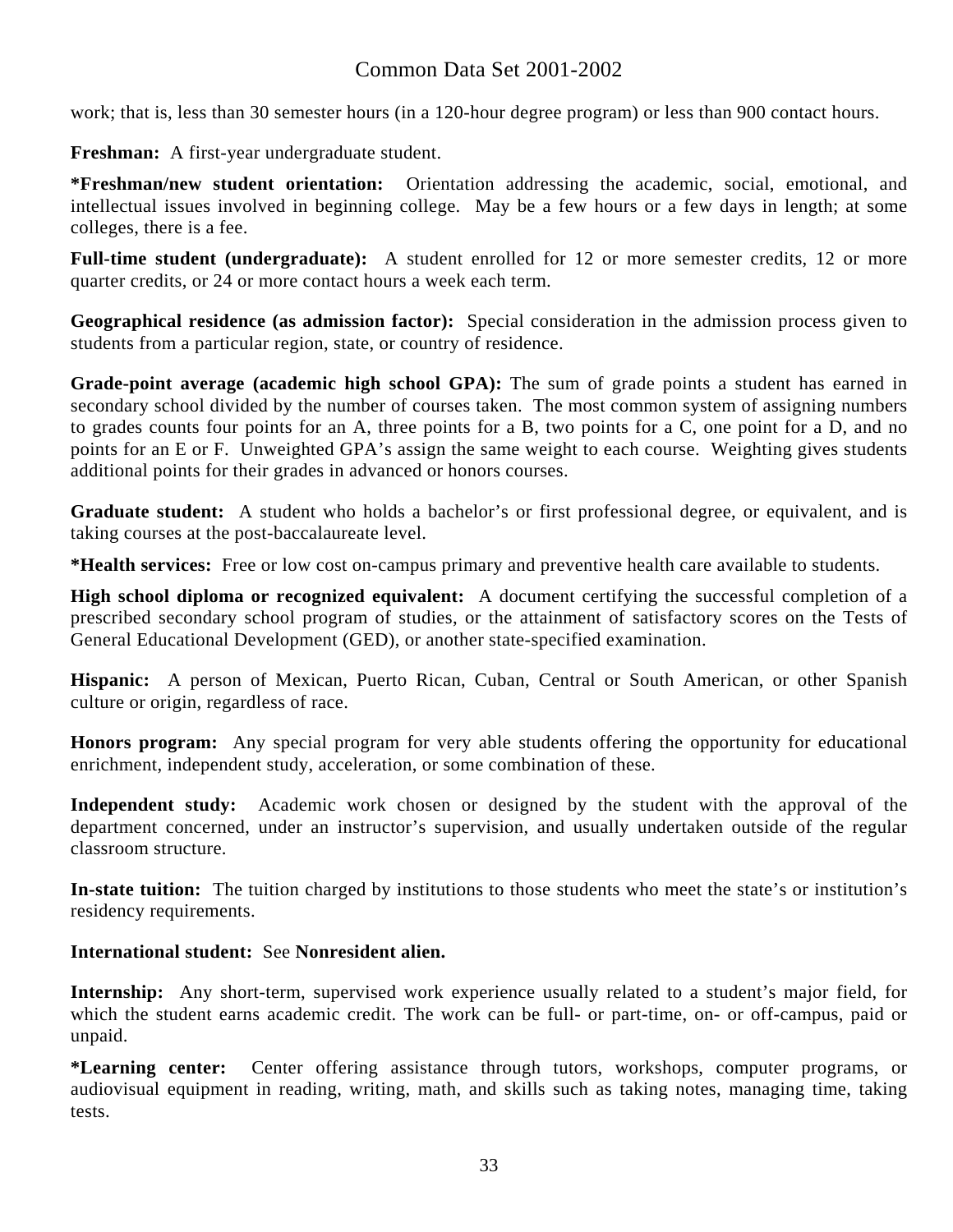**\*Legal services:** Free or low cost legal advice for a range of issues (personal and other).

**Liberal arts/career combination:** Program in which a student earns undergraduate degrees in two separate fields, one in a liberal arts major and the other in a professional or specialized major, whether on campus or through cross-registration.

**Master's degree:** An award that requires the successful completion of a program of study of at least the full-time equivalent of one but not more than two academic years of work beyond the bachelor's degree.

**Minority affiliation (as admission factor):** Special consideration in the admission process for members of designated racial/ethnic minority groups.

**\*Minority student center:** Center with programs, activities, and/or services intended to enhance the college experience of students of color.

**Nonresident alien:** A person who is not a citizen or national of the United States and who is in this country on a visa or temporary basis and does not have the right to remain indefinitely.

**\*On-campus day care:** Licensed day care for students' children (usually age 3 and up); usually for a fee.

**Open admission:** Admission policy under which virtually all secondary school graduates or students with GED equivalency diplomas are admitted without regard to academic record, test scores, or other qualifications.

**Other expenses (costs):** Include average costs for clothing, laundry, entertainment, medical (if not a required fee), and furnishings.

**Out-of-state tuition:** The tuition charged by institutions to those students who do not meet the institution's or state's residency requirements.

**Part-time student (undergraduate):** A student enrolled for fewer than 12 credits per semester or quarter, or fewer than 24 contact hours a week each term.

**\*Personal counseling:** One-on-one or group counseling with trained professionals for students who want to explore personal, educational, or vocational issues.

**Post-baccalaureate certificate:** An award that requires completion of an organized program of study requiring 18 credit hours beyond the bachelor's; designed for persons who have completed a baccalaureate degree but do not meet the requirements of academic degrees carrying the title of master.

**Post-master's certificate:** An award that requires completion of an organized program of study of 24 credit hours beyond the master's degree but does not meet the requirements of academic degrees at the doctoral level.

**Postsecondary award, certificate, or diploma:** Include the following three IPEDS definitions for postecondary awards, certificates, and diplomas of varying durations and credit/contact hour requirements—

*Less Than 1 Academic Year:* Requires completion of an organized program of study at the postsecondary level (below the baccalaureate degree) in less than 1 academic year (2 semesters or 3 quarters) or in less than 900 contact hours by a student enrolled full-time.

*At Least 1 But Less Than 2 Academic Years:* Requires completion of an organized program of study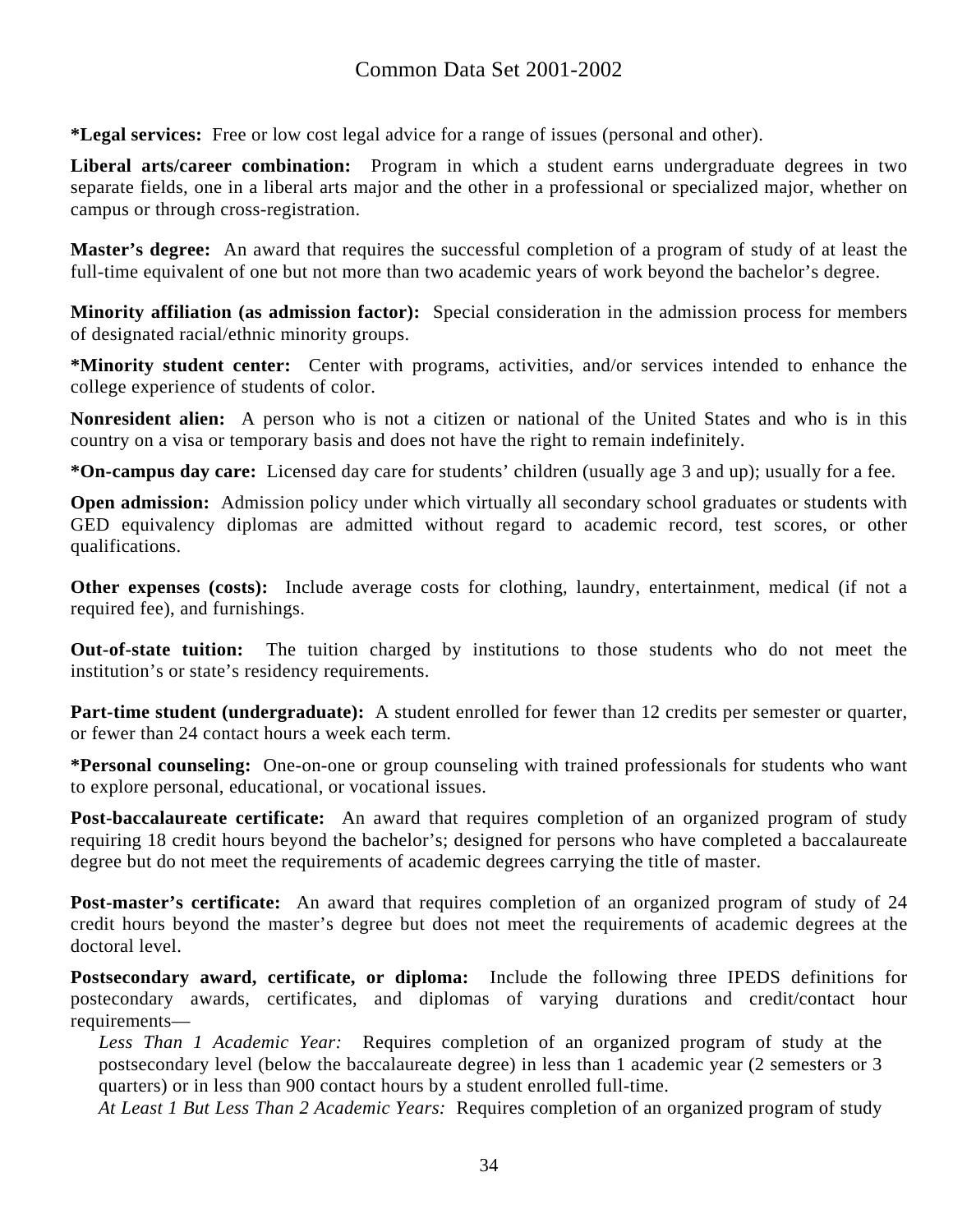at the postsecondary level (below the baccalaureate degree) in at least 1 but less than 2 full-time equivalent academic years, or designed for completion in at least 30 but less than 60 credit hours, or in at least 900 but less than 1,800 contact hours.

*At Least 2 But Less Than 4 Academic Years:* Requires completion of an organized program of study at the postsecondary level (below the baccalaureate degree) in at least 2 but less than 4 full-time equivalent academic years, or designed for completion in at least 60 but less than 120 credit hours, or in at least 1,800 but less than 3,600 contact hours.

**Private institution:** An educational institution controlled by a private individual(s) or by a nongovernmental agency, usually supported primarily by other than public funds, and operated by other than publicly elected or appointed officials.

**Private for-profit institution:** A private institution in which the individual(s) or agency in control receives compensation, other than wages, rent, or other expenses for the assumption of risk.

**Private nonprofit institution:** A private institution in which the individual(s) or agency in control receives no compensation, other than wages, rent, or other expenses for the assumption of risk. These include both independent nonprofit schools and those affiliated with a religious organization.

#### **Proprietary institution:** See **Private for-profit institution.**

**Public institution:** An educational institution whose programs and activities are operated by publicly elected or appointed school officials, and which is supported primarily by public funds.

**Quarter calendar system:** A calendar system in which the academic year consists of three sessions called quarters of about 12 weeks each. The range may be from 10 to 15 weeks. There may be an additional quarter in the summer.

**Race/ethnicity:** Category used to describe groups to which individuals belong, identify with, or belong in the eyes of the community. The categories do not denote scientific definitions of anthropological origins. A person may be counted in only one group.

**Race/ethnicity unknown:** Category used to classify students or employees whose race/ethnicity is not known and whom institutions are unable to place in one of the specified racial/ethnic categories.

**Religious affiliation/commitment (as admission factor):** Special consideration given in the admission process for affiliation with a certain church or faith/religion, commitment to a religious vocation, or observance of certain religious tenets/lifestyle.

**\*Religious counseling:** One-on-one or group counseling with trained professionals for students who want to explore religious problems or issues.

**\*Remedial services:** Instructional courses designed for students deficient in the general competencies necessary for a regular postsecondary curriculum and educational setting.

**Required fees:** Fixed sum charged to students for items not covered by tuition and required of such a large proportion of all students that the student who does NOT pay is the exception. Do not include application fees or optional fees such as lab fees or parking fees.

**Resident alien or other eligible non-citizen:** A person who is not a citizen or national of the United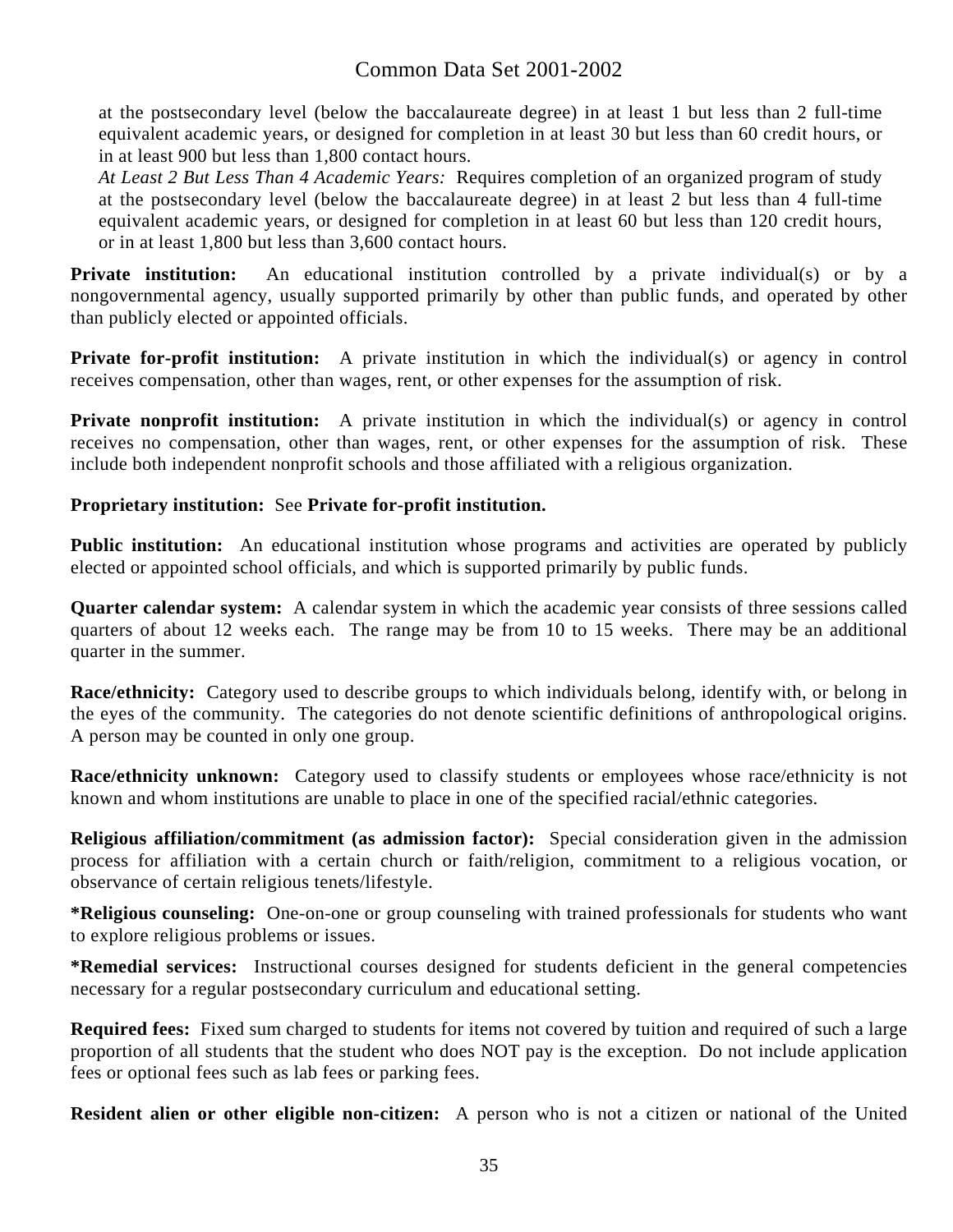States and who has been admitted as a legal immigrant for the purpose of obtaining permanent resident alien status (and who holds either an alien registration card [Form I-551 or I-151], a Temporary Resident Card [Form I-688], or an Arrival-Departure Record [Form I-94] with a notation that conveys legal immigrant status, such as Section 207 Refugee, Section 208 Asylee, Conditional Entrant Parolee or Cuban-Haitian).

**Room and board (charges)—on campus:** Assume double occupancy in institutional housing and 19 meals per week (or maximum meal plan).

**Secondary school record (as admission factor):** Information maintained by the secondary school that may include such things as the student's high school transcript, class rank, GPA, and teacher and counselor recommendations.

**Semester calendar system:** A calendar system that consists of two semesters during the academic year with about 16 weeks for each semester of instruction. There may be an additional summer session.

**Student-designed major:** A program of study based on individual interests, designed with the assistance of an adviser.

**Study abroad:** Any arrangement by which a student completes part of the college program studying in another country. Can be at a campus abroad or through a cooperative agreement with some other U.S. college or an institution of another country.

**\*Summer session:** A summer session is shorter than a regular semester and not considered part of the academic year. It is not the third term of an institution operating on a trimester system or the fourth term of an institution operating on a quarter calendar system. The institution may have 2 or more sessions occurring in the summer months. Some schools, such as vocational and beauty schools, have year-round classes with no separate summer session.

**Talent/ability (as admission factor):** Special consideration given to students with demonstrated talent/abilities in areas of interest to the institution (e.g., sports, the arts, languages, etc.).

**Teacher certification program:** Program designed to prepare students to meet the requirements for certification as teachers in elementary, middle/junior high, and secondary schools.

**Transfer applicant:** An individual who has fulfilled the institution's requirements to be considered for admission (including payment or waiving of the application fee, if any) and who has previously attended another college or university and earned college-level credit.

**Transfer student:** A student entering the institution for the first time but known to have previously attended a postsecondary institution at the same level (e.g., undergraduate). The student may transfer with or without credit.

**Transportation (costs):** Assume two round trips to student's hometown per year for students in institutional housing or daily travel to and from your institution for commuter students.

**Trimester calendar system:** An academic year consisting of 3 terms of about 15 weeks each.

**Tuition:** Amount of money charged to students for instructional services. Tuition may be charged per term, per course, or per credit.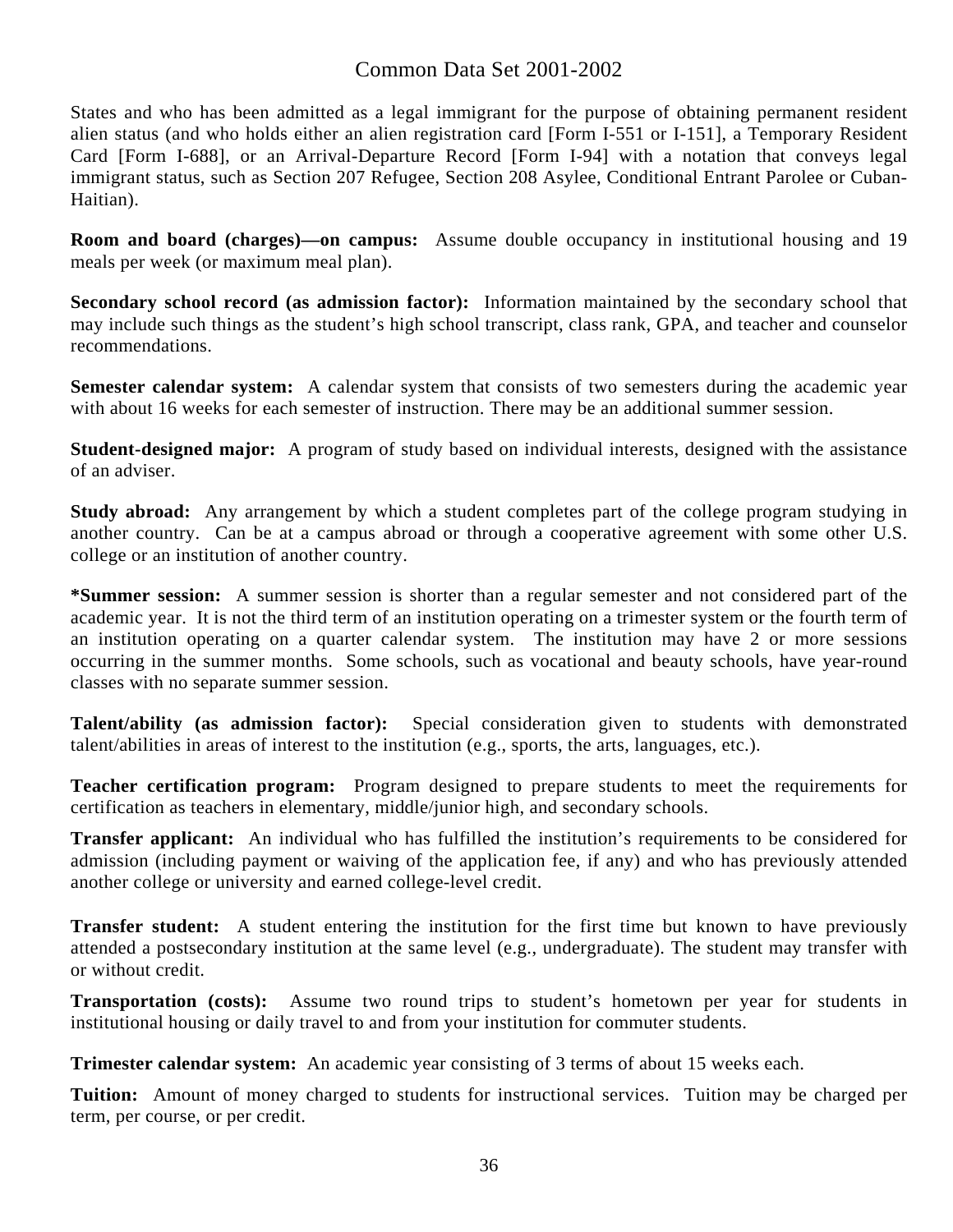**\*Tutoring:** May range from one-on-one tutoring in specific subjects to tutoring in an area such as math, reading, or writing. Most tutors are college students; at some colleges, they are specially trained and certified.

**Unit:** A standard of measurement representing hours of academic instruction (e.g., semester credit, quarter credit, contact hour).

**Undergraduate:** A student enrolled in a four- or five-year bachelor's degree program, an associate degree program, or a vocational or technical program below the baccalaureate.

**\*Veteran's counseling:** Helps veterans and their dependents obtain benefits for their selected program and provides certifications to the Veteran's Administration. May also provide personal counseling on the transition from the military to a civilian life.

**\*Visually impaired:** Any person whose sight loss is not correctable and is sufficiently severe as to adversely affect educational performance.

**Volunteer work (as admission factor):** Special consideration given to students for activity done on a volunteer basis (e.g., tutoring, hospital care, working with the elderly or disabled) as a service to the community or the public in general.

Wait list: List of students who meet the admission requirements but will only be offered a place in the class if space becomes available.

**Weekend college:** A program that allows students to take a complete course of study and attend classes only on weekends.

**White, non-Hispanic:** A person having origins in any of the original peoples of Europe, North Africa, or the Middle East (except those of Hispanic origin).

**\*Women's center:** Center with programs, academic activities, and/or services intended to promote an understanding of the evolving roles of women.

**Work experience (as admission factor):** Special consideration given to students who have been employed prior to application, whether for relevance to major, demonstration of employment-related skills, or as explanation of student's academic and extracurricular record.